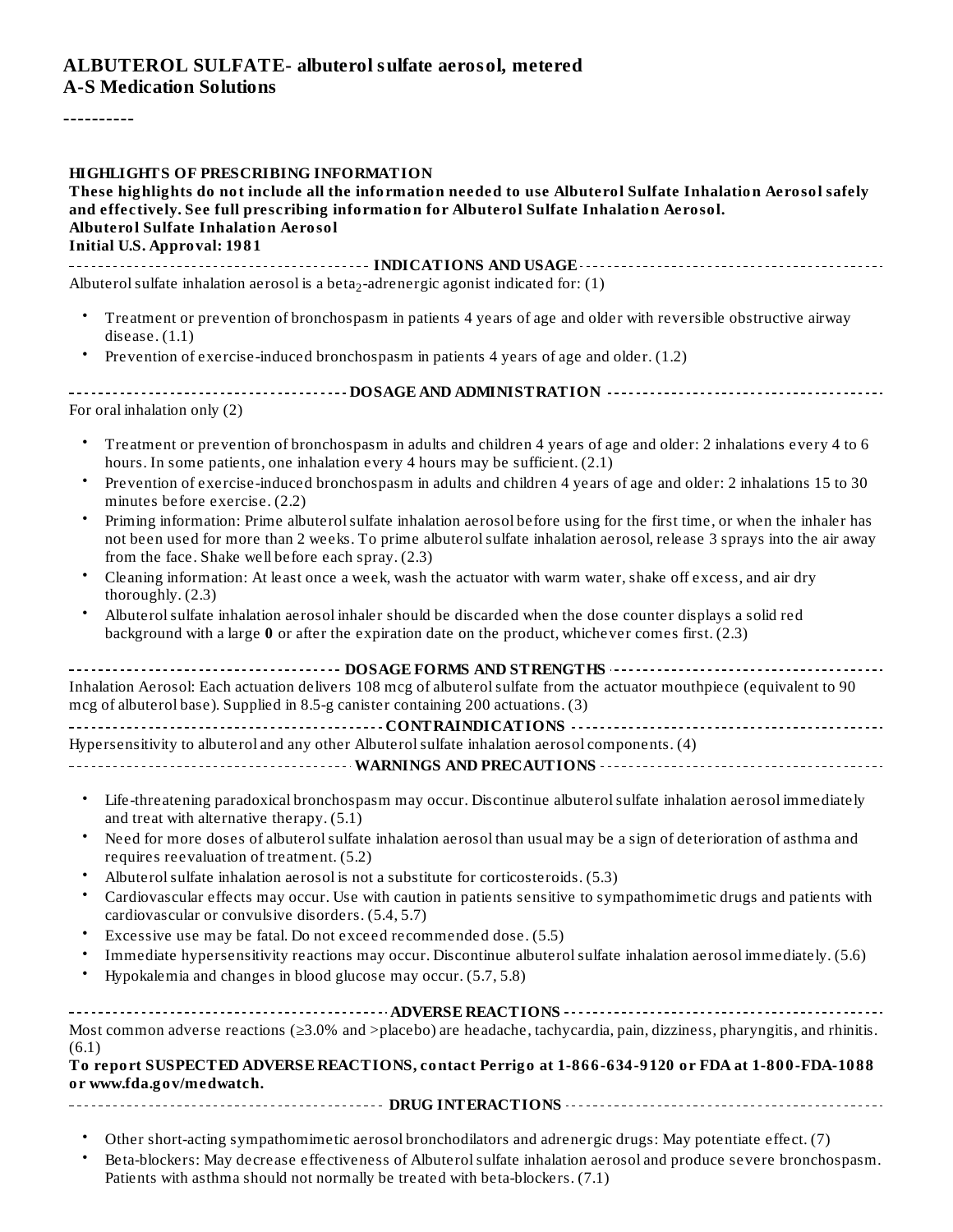- Diuretics, or non-potassium sparing diuretics: May potentiate hypokalemia or ECG changes. Consider monitoring potassium levels. (7.2)
- Digoxin: May decrease serum digoxin levels. Consider monitoring digoxin levels. (7.3)
- Monoamine oxidase (MAO) inhibitors and tricyclic antidepressants: May potentiate effect of albuterol on the cardiovascular system. Consider alternative therapy in patients taking MAO inhibitors or tricyclic antidepressants. (7.4)

#### **See 17 for PATIENT COUNSELING INFORMATION and FDA-approved patient labeling.**

**Revised: 2/2021**

#### **FULL PRESCRIBING INFORMATION: CONTENTS\* 1 INDICATIONS AND USAGE**

#### 1.1 Bronchospasm

1.2 Exercise-Induced Bronchospasm

#### **2 DOSAGE AND ADMINISTRATION**

- 2.1 Bronchospasm
- 2.2 Exercise-Induced Bronchospasm
- 2.3 Administration Information

#### **3 DOSAGE FORMS AND STRENGTHS**

#### **4 CONTRAINDICATIONS**

#### **5 WARNINGS AND PRECAUTIONS**

5.1 Paradoxical Bronchospasm

- 5.2 Deterioration of Asthma
- 5.3 Use of Anti-inflammatory Agents
- 5.4 Cardiovascular Effects
- 5.5 Do Not Exceed Recommended Dose
- 5.6 Immediate Hypersensitivity Reactions
- 5.7 Coexisting Conditions
- 5.8 Hypokalemia

#### **6 ADVERSE REACTIONS**

- 6.1 Clinical Trials Experience
- 6.2 Postmarketing Experience

#### **7 DRUG INTERACTIONS**

- 7.1 Beta-Blockers
- 7.2 Diuretics
- 7.3 Digoxin

7.4 Monoamine Oxidase Inhibitors or Tricyclic Antidepressants

#### **8 USE IN SPECIFIC POPULATIONS**

- 8.1 Pregnancy
- 8.2 Lactation
- 8.4 Pediatric Use
- 8.5 Geriatric Use

#### **10 OVERDOSAGE**

**11 DESCRIPTION**

### **12 CLINICAL PHARMACOLOGY**

- 12.1 Mechanism of Action
- 12.2 Pharmacokinetics

### **13 NONCLINICAL TOXICOLOGY**

13.1 Carcinogenesis, Mutagenesis, Impairment of Fertility

13.2 Animal Toxicology and/or Pharmacology

#### **14 CLINICAL STUDIES**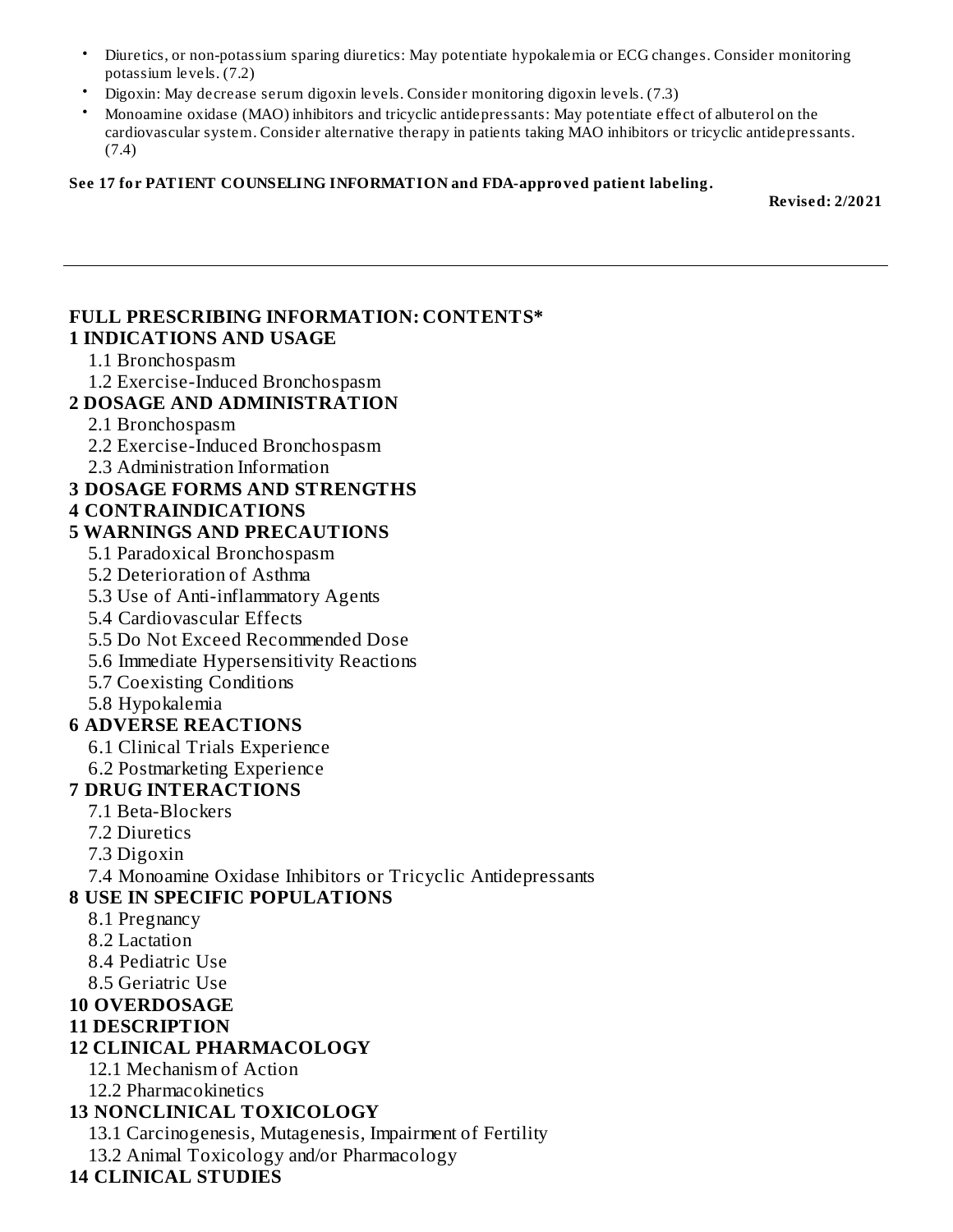#### 14.1 Bronchospasm Associated with Asthma 14.2 Exercise-Induced Bronchospasm **16 HOW SUPPLIED/STORAGE & HANDLING 17 PATIENT COUNSELING INFORMATION** 17.1 Frequency of Use 17.2 Priming and Cleaning 17.3 Dose Counter 17.4 Paradoxical Bronchospasm 17.5 Concomitant Drug Use 17.6 Common Adverse Events 17.7 Pregnancy 17.8 General Information on Use 17.9 FDA-Approved Patient Labeling \* Sections or subsections omitted from the full prescribing information are not listed.

## **FULL PRESCRIBING INFORMATION**

### **1 INDICATIONS AND USAGE**

#### **1.1 Bronchospasm**

Albuterol sulfate inhalation aerosol is indicated for the treatment or prevention of bronchospasm in patients 4 years of age and older with reversible obstructive airway disease.

#### **1.2 Exercis e-Induced Bronchospasm**

Albuterol sulfate inhalation aerosol is indicated for the prevention of exercise-induced bronchospasm in patients 4 years of age and older.

### **2 DOSAGE AND ADMINISTRATION**

#### **2.1 Bronchospasm**

For treatment of acute episodes of bronchospasm or prevention of symptoms associated with bronchospasm, the usual dosage for adults and children 4 years and older is two inhalations repeated every 4 to 6 hours. More frequent administration or a larger number of inhalations is not recommended. In some patients, one inhalation every 4 hours may be sufficient.

#### **2.2 Exercis e-Induced Bronchospasm**

The usual dosage for adults and children 4 years of age or older is two inhalations 15 to 30 minutes before exercise.

#### **2.3 Administration Information**

Administer Albuterol sulfate inhalation aerosol by oral inhalation only. Shake well before each spray. To maintain proper use of this product and to prevent medication build-up and blockage, it is important to follow the cleaning directions carefully.

**Priming:** Prime the inhaler before using for the first time and in cases where the inhaler has not been used for more than 2 weeks by releasing three sprays into the air, away from the face.

**Cleaning:** As with all HFA-containing albuterol inhalers, to maintain proper use of this product and to prevent medication build-up and blockage, it is important to clean the plastic mouthpiece regularly. The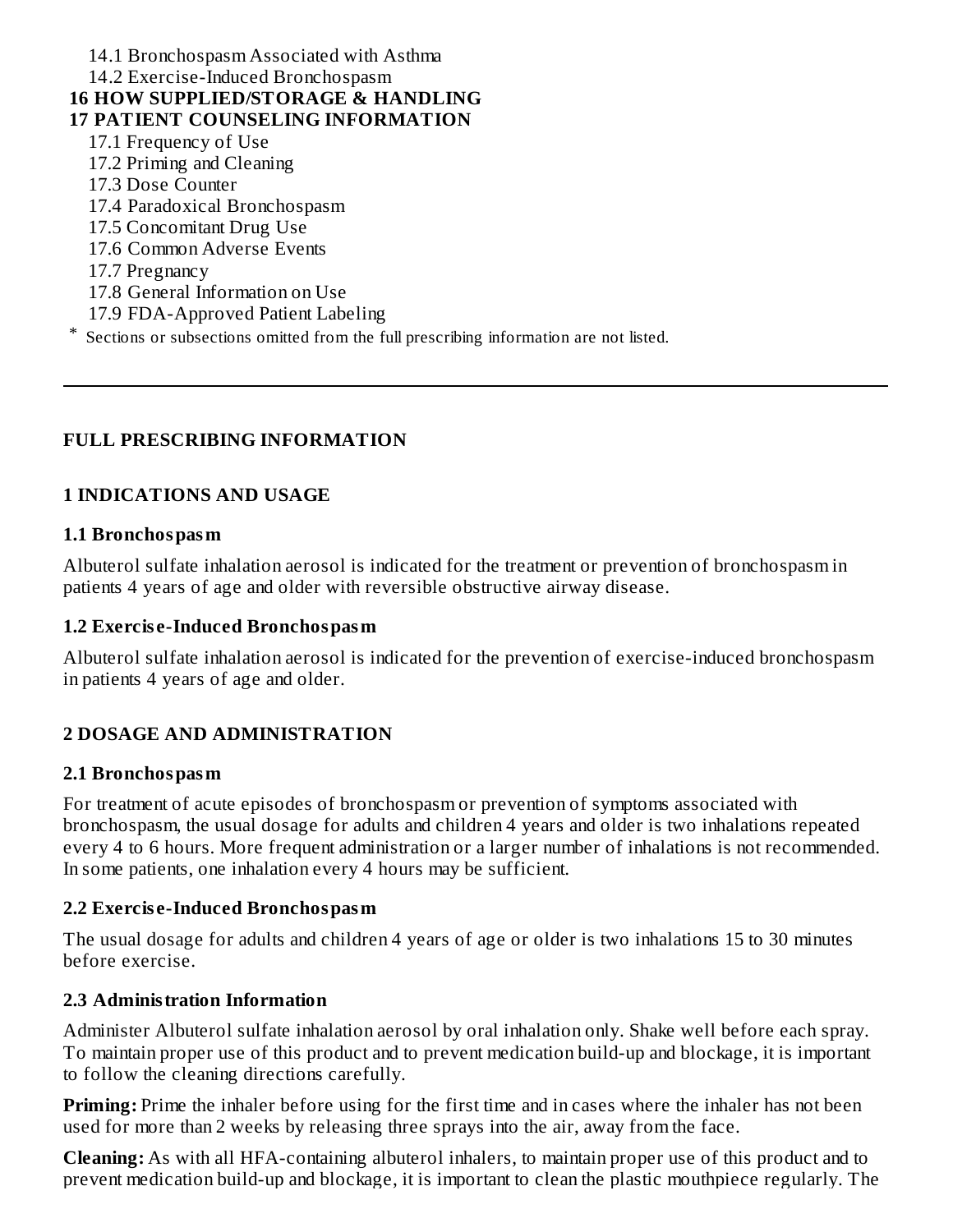prevent medication build-up and blockage, it is important to clean the plastic mouthpiece regularly. The inhaler may cease to deliver medication if the plastic actuator mouthpiece is not properly cleaned and dried. To clean: Wash the plastic mouthpiece with warm running water for 30 seconds, shake off excess water, and air dry thoroughly at least once a week. **If the patient has more than one Albuterol sulfate inhalation aerosol inhaler, the patient should wash each one s eparately to prevent attaching the wrong canister to the wrong plastic actuator. In this way, the patient can be sure to always know the correct number of remaining dos es. Never attach a canister of medication from any other inhaler to the albuterol sulfate inhalation aerosol actuator and never attach the Albuterol sulfate inhalation aerosol canister to an actuator from any other inhaler.** If the mouthpiece becomes blocked, washing the mouthpiece will remove the blockage. If it is necessary to use the inhaler before it is completely dry, shake off excess water, put the cap on the mouthpiece, replace canister, remove the cap from the mouthpiece, spray twice into the air away from face, and take the prescribed dose. After such use, the mouthpiece should be rewashed and allowed to air dry thoroughly. *[see FDA-Approved Patient Labeling (17.9)]*.

**Dose Counter:** Albuterol sulfate inhalation aerosol has a dose counter attached to the actuator. When the patient receives the inhaler, the number 203 will appear in the viewing window and will count down during each of three priming sprays, at which point the number 200 will be displayed. The dose counter will count down each time a spray is released. When the dose counter reaches 20, the patient should contact their pharmacist for a refill of medication or consult their physician for a prescription refill. When it is time to obtain a new inhaler a red flag will begin to show in the window, getting larger as the number of doses remaining approaches 0. The red flag will remind the patient that a new inhaler is needed. When the dose counter reaches 0, a very large **0** with a solid red background will appear in the window. Albuterol sulfate inhalation aerosol inhaler should be discarded when the dose counter displays 0 or after the expiration date on the product, whichever comes first.

# **3 DOSAGE FORMS AND STRENGTHS**

Albuterol sulfate inhalation aerosol is an inhalation aerosol. Albuterol sulfate inhalation aerosol is supplied as an 8.5 g/200 actuations pressurized aluminum canister with a white plastic actuator with a dose counter and red dust cap each in boxes of one. Each actuation delivers 120 mcg of albuterol sulfate from the canister valve and 108 mcg of albuterol sulfate from the actuator mouthpiece (equivalent to 90 mcg of albuterol base).

# **4 CONTRAINDICATIONS**

Albuterol sulfate inhalation aerosol is contraindicated in patients with a history of hypersensitivity to albuterol and any other albuterol sulfate inhalation aerosol components. Rare cases of hypersensitivity reactions, including urticaria, angioedema, and rash have been reported after the use of albuterol sulfate *[see Warnings and Precautions (5.6)]*.

# **5 WARNINGS AND PRECAUTIONS**

# **5.1 Paradoxical Bronchospasm**

Albuterol sulfate inhalation aerosol can produce paradoxical bronchospasm that may be life threatening. If paradoxical bronchospasm occurs, albuterol sulfate inhalation aerosol should be discontinued immediately and alternative therapy instituted. It should be recognized that paradoxical bronchospasm, when associated with inhaled formulations, frequently occurs with the first use of a new canister.

# **5.2 Deterioration of Asthma**

Asthma may deteriorate acutely over a period of hours or chronically over several days or longer. If the patient needs more doses of albuterol sulfate inhalation aerosol than usual, this may be a marker of destabilization of asthma and requires re-evaluation of the patient and treatment regimen, giving special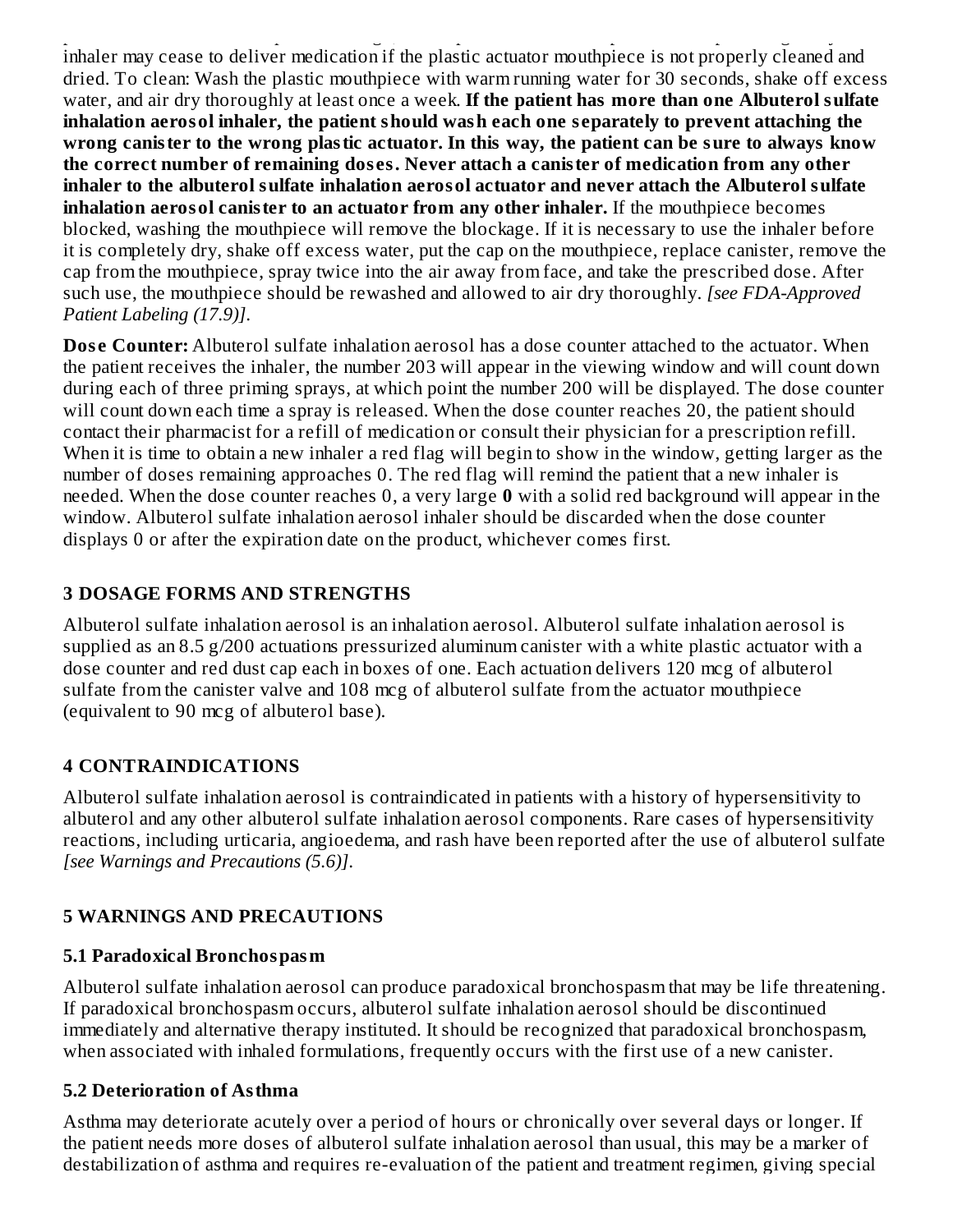consideration to the possible need for anti-inflammatory treatment, e.g., corticosteroids.

## **5.3 Us e of Anti-inflammatory Agents**

The use of beta-adrenergic-agonist bronchodilators alone may not be adequate to control asthma in many patients. Early consideration should be given to adding anti-inflammatory agents, e.g., corticosteroids, to the therapeutic regimen.

## **5.4 Cardiovas cular Effects**

Albuterol sulfate inhalation aerosol, like other beta-adrenergic agonists, can produce clinically significant cardiovascular effects in some patients as measured by pulse rate, blood pressure, and/or symptoms. Although such effects are uncommon after administration of albuterol sulfate inhalation aerosol at recommended doses, if they occur, the drug may need to be discontinued. In addition, betaagonists have been reported to produce ECG changes, such as flattening of the T wave, prolongation of the QTc interval, and ST segment depression. The clinical significance of these findings is unknown. Therefore, albuterol sulfate inhalation aerosol, like all sympathomimetic amines, should be used with caution in patients with cardiovascular disorders, especially coronary insufficiency, cardiac arrhythmias, and hypertension.

# **5.5 Do Not Exceed Recommended Dos e**

Fatalities have been reported in association with excessive use of inhaled sympathomimetic drugs in patients with asthma. The exact cause of death is unknown, but cardiac arrest following an unexpected development of a severe acute asthmatic crisis and subsequent hypoxia is suspected.

## **5.6 Immediate Hypers ensitivity Reactions**

Immediate hypersensitivity reactions may occur after administration of albuterol sulfate, as demonstrated by rare cases of urticaria, angioedema, rash, bronchospasm, anaphylaxis, and oropharyngeal edema. The potential for hypersensitivity must be considered in the clinical evaluation of patients who experience immediate hypersensitivity reactions while receiving albuterol sulfate inhalation aerosol.

# **5.7 Coexisting Conditions**

Albuterol sulfate inhalation aerosol, like all sympathomimetic amines, should be used with caution in patients with cardiovascular disorders, especially coronary insufficiency, cardiac arrhythmias, and hypertension; in patients with convulsive disorders, hyperthyroidism, or diabetes mellitus; and in patients who are unusually responsive to sympathomimetic amines. Clinically significant changes in systolic and diastolic blood pressure have been seen in individual patients and could be expected to occur in some patients after use of any beta-adrenergic bronchodilator. Large doses of intravenous albuterol have been reported to aggravate preexisting diabetes mellitus and ketoacidosis.

# **5.8 Hypokalemia**

As with other beta-agonists, albuterol sulfate inhalation aerosol may produce significant hypokalemia in some patients, possibly through intracellular shunting, which has the potential to produce adverse cardiovascular effects. The decrease is usually transient, not requiring supplementation.

# **6 ADVERSE REACTIONS**

Use of albuterol sulfate inhalation aerosol may be associated with the following:

- Paradoxical bronchospasm [*see Warnings and Precautions (5.1)*]
- Cardiovascular Effects [*see Warnings and Precautions (5.4)*]
- Immediate hypersensitivity reactions [*see Warnings and Precautions (5.6)*]
- Hypokalemia [*see Warnings and Precautions (5.8)*]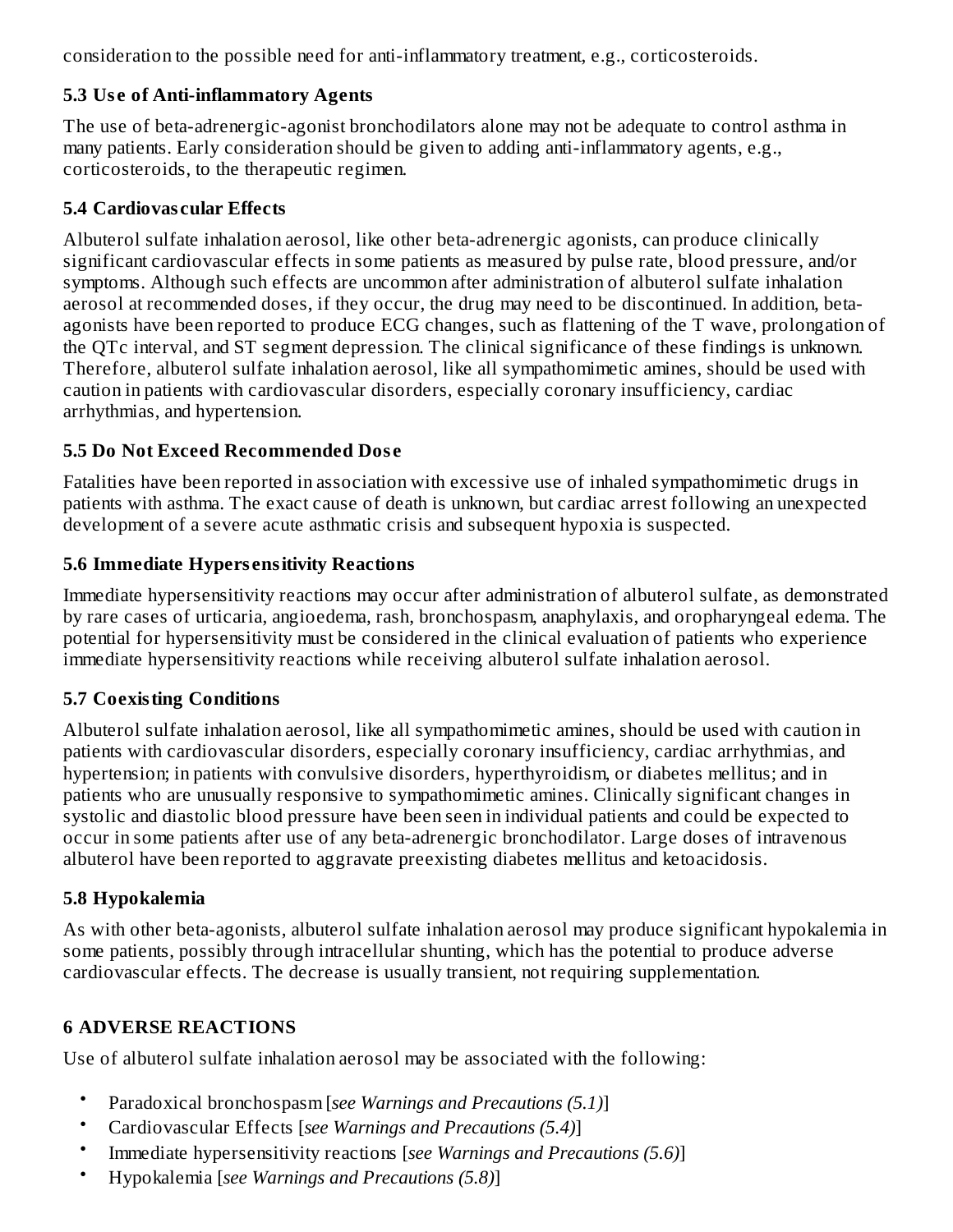## **6.1 Clinical Trials Experience**

A total of 1090 subjects were treated with albuterol sulfate inhalation aerosol, or with the same formulation of albuterol as in Albuterol sulfate inhalation aerosol, during the worldwide clinical development program.

Because clinical trials are conducted under widely varying conditions, adverse reaction rates observed in the clinical trials of a drug cannot be directly compared to rates in the clinical trials of another drug and may not reflect the rates observed in practice.

**Adult and Adoles cents 12 Years of Age and Older:** The adverse reaction information presented in the table below concerning albuterol sulfate inhalation aerosol is derived from a 6-week, blinded study which compared albuterol sulfate inhalation aerosol (180 mcg four times daily) with a double-blinded matched placebo HFA-inhalation aerosol and an evaluator-blinded marketed active comparator HFA-134a albuterol inhaler in 172 asthmatic patients 12 to 76 years of age. The table lists the incidence of all adverse events (whether considered by the investigator drug related or unrelated to drug) from this study which occurred at a rate of 3% or greater in the albuterol sulfate inhalation aerosol treatment group and more frequently in the albuterol sulfate inhalation aerosol treatment group than in the matched placebo group. Overall, the incidence and nature of the adverse events reported for albuterol sulfate inhalation aerosol and the marketed active comparator HFA-134a albuterol inhaler were comparable.

| <b>Body System/Adverse Event (as</b><br><b>Preferred Term)</b> |                  | <b>Albuterol Sulfate</b><br><b>Marketed active</b><br><b>Inhalation</b><br>134a albuterol<br>Aerosol<br>inhaler $(N = 56)$<br>$(N = 58)$ |  | <b>Matched Placebo</b><br>comparator HFA-HFA-134a inhalation<br>aerosol ( $N = 58$ ) |  |
|----------------------------------------------------------------|------------------|------------------------------------------------------------------------------------------------------------------------------------------|--|--------------------------------------------------------------------------------------|--|
| Body as a Whole                                                | Headache         |                                                                                                                                          |  |                                                                                      |  |
| Cardiovascular                                                 | Tachycardia      |                                                                                                                                          |  |                                                                                      |  |
| Musculoskeletal                                                | Pain             |                                                                                                                                          |  |                                                                                      |  |
| Nervous System                                                 | <b>Dizziness</b> |                                                                                                                                          |  |                                                                                      |  |
| <b>Respiratory System</b>                                      | Pharyngitis      | 14                                                                                                                                       |  |                                                                                      |  |
|                                                                | Rhinitis         |                                                                                                                                          |  |                                                                                      |  |

\*This table includes all adverse events (whether considered by the investigator drug related or unrelated to drug) which occurred at an incidence rate of at least 3.0% in the albuterol sulfate inhalation aerosol group and more frequently in the albuterol sulfate inhalation aerosol group than in the placebo HFA inhalation aerosol group.

Adverse events reported by less than 3% of the patients receiving albuterol sulfate inhalation aerosol but by a greater proportion of albuterol sulfate inhalation aerosol patients than the matched placebo patients, which have the potential to be related to albuterol sulfate inhalation aerosol, included chest pain, infection, diarrhea, glossitis, accidental injury (nervous system), anxiety, dyspnea, ear disorder, ear pain, and urinary tract infection.

In small cumulative dose studies, tremor, nervousness, and headache were the most frequently occurring adverse events.

**Pediatric Patients 4 to 11 Years of Age:** Adverse events reported in a 3-week pediatric clinical trial comparing the same formulation of albuterol as in albuterol sulfate inhalation aerosol (180 mcg albuterol four times daily) to a matching placebo HFA inhalation aerosol occurred at a low incidence rate (no greater than 2% in the active treatment group) and were similar to those seen in adult and adolescent trials.

### **6.2 Postmarketing Experience**

The following adverse reactions have been identified during postapproval use of albuterol sulfate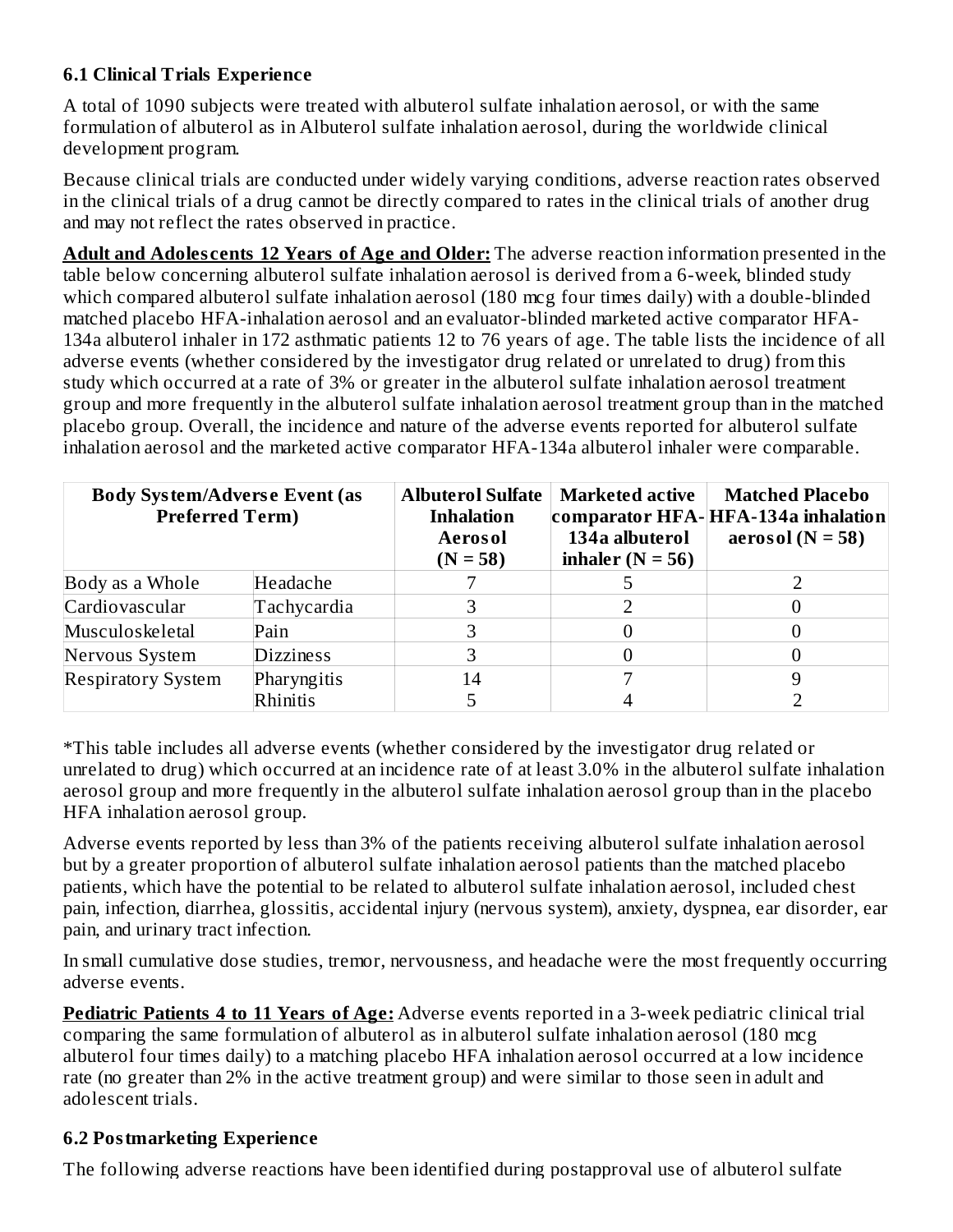inhalation aerosol. Because these reactions are reported voluntarily from a population of uncertain size, it is not always possible to reliably estimate their frequency or establish a causal relationship to drug exposure. Reports have included rare cases of aggravated bronchospasm, lack of efficacy, asthma exacerbation (reported fatal in one case), muscle cramps, and various oropharyngeal side-effects such as throat irritation, altered taste, glossitis, tongue ulceration, and gagging.

The following adverse events have been observed in postapproval use of inhaled albuterol: urticaria, angioedema, rash, bronchospasm, hoarseness, oropharyngeal edema, and arrhythmias (including atrial fibrillation, supraventricular tachycardia, extrasystoles). In addition, albuterol, like other sympathomimetic agents, can cause adverse reactions such as: angina, hypertension or hypotension, palpitations, central nervous system stimulation, insomnia, headache, nervousness, tremor, muscle cramps, drying or irritation of the oropharynx, hypokalemia, hyperglycemia, and metabolic acidosis.

# **7 DRUG INTERACTIONS**

Other short-acting sympathomimetic aerosol bronchodilators should not be used concomitantly with albuterol sulfate inhalation aerosol. If additional adrenergic drugs are to be administered by any route, they should be used with caution to avoid deleterious cardiovascular effects.

# **7.1 Beta-Blockers**

Beta-adrenergic-receptor blocking agents not only block the pulmonary effect of beta-agonists, such as albuterol sulfate inhalation aerosol, but may produce severe bronchospasm in asthmatic patients. Therefore, patients with asthma should not normally be treated with beta-blockers. However, under certain circumstances, e.g., as prophylaxis after myocardial infarction, there may be no acceptable alternatives to the use of beta-adrenergic-blocking agents in patients with asthma. In this setting, consider cardioselective beta-blockers, although they should be administered with caution.

# **7.2 Diuretics**

The ECG changes and/or hypokalemia which may result from the administration of non-potassium sparing diuretics (such as loop or thiazide diuretics) can be acutely worsened by beta-agonists, especially when the recommended dose of the beta-agonist is exceeded. Although the clinical significance of these effects is not known, caution is advised in the coadministration of beta-agonists with non-potassium sparing diuretics. Consider monitoring potassium levels.

# **7.3 Digoxin**

Mean decreases of 16% and 22% in serum digoxin levels were demonstrated after single dose intravenous and oral administration of albuterol, respectively, to normal volunteers who had received digoxin for 10 days. The clinical significance of these findings for patients with obstructive airway disease who are receiving albuterol and digoxin on a chronic basis is unclear. Nevertheless, it would be prudent to carefully evaluate the serum digoxin levels in patients who are currently receiving digoxin and albuterol sulfate inhalation aerosol.

# **7.4 Monoamine Oxidas e Inhibitors or Tricyclic Antidepressants**

Albuterol sulfate inhalation aerosol should be administered with extreme caution to patients being treated with monoamine oxidase inhibitors or tricyclic antidepressants, or within 2 weeks of discontinuation of such agents, because the action of albuterol on the cardiovascular system may be potentiated. Consider alternative therapy in patients taking MAO inhibitors or tricyclic antidepressants.

# **8 USE IN SPECIFIC POPULATIONS**

**8.1 Pregnancy**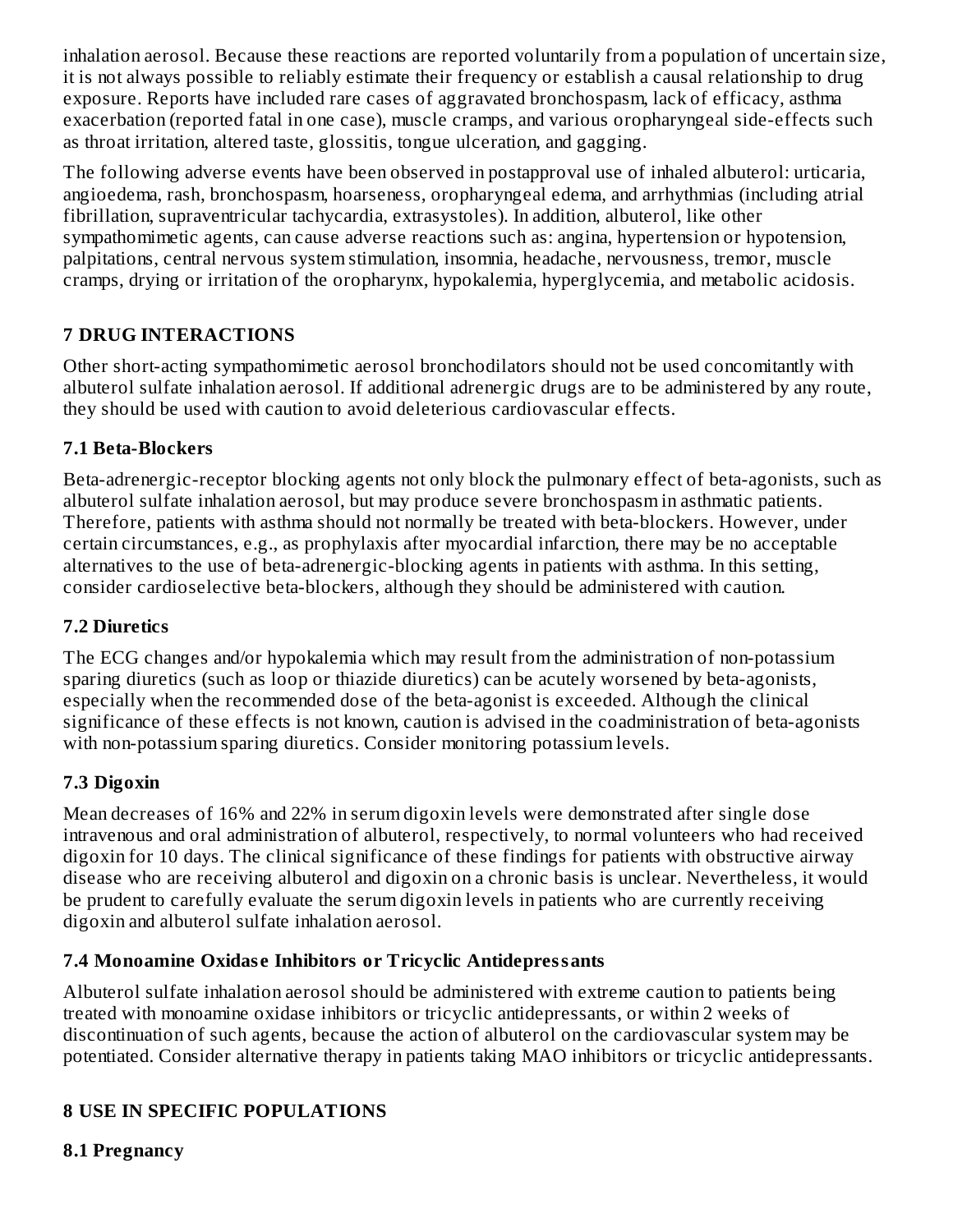## Pregnancy Exposure Registry

There is a pregnancy exposure registry that monitors pregnancy outcomes in women exposed to asthma medications during pregnancy. For more information, contact the Mothers To Baby Pregnancy Studies conducted by the Organization of Teratology Information Specialists at 1-877-311-8972 or visit http://mothertobaby.org/pregnancy-studies/.

#### Risk Summary

There are no randomized clinical studies of use of albuterol during pregnancy. Available data from published epidemiological studies and postmarketing case reports of pregnancy outcomes following inhaled albuterol use do not consistently demonstrate a risk of major birth defects or miscarriage. There are clinical considerations with use of albuterol in pregnant women [*see Clinical Considerations*]. In animal reproduction studies, when albuterol sulfate was administered subcutaneously to pregnant mice there was evidence of cleft palate at less than and up to 9 times the maximum recommended human daily inhalation dose (MRHDID) [*see Data*].

The estimated background risk of major birth defects and miscarriage for the indicated population(s) are unknown. In the U.S. general population, the estimated risk of major birth defects and miscarriage in clinically recognized pregnancies is 2 to 4% and 15 to 20%, respectively.

### Clinical Considerations

### *Disease-Associated Maternal and/or Embryo/Fetal Risk*

In women with poorly or moderately controlled asthma, there is an increased risk of preeclampsia in the mother and prematurity, low birth weight, and small for gestational age in the neonate. Pregnant women should be closely monitored and medication adjusted as necessary to maintain optimal control.

#### *Labor or Delivery*

Because of the potential for beta-agonist interference with uterine contractility, use of PROAIR HFA Inhalation Aerosol for relief of bronchospasm during labor should be restricted to those patients in whom the benefits clearly outweigh the risk. PROAIR HFA Inhalation Aerosol has not been approved for the management of pre-term labor. Serious adverse reactions, including pulmonary edema, have been reported during or following treatment of premature labor with beta<sub>2</sub>-agonists, including albuterol.

#### **Data**

### *Animal Data*

In a mouse reproduction study, subcutaneously administered albuterol sulfate produced cleft palate formation in 5 of 111 (4.5%) fetuses at an exposure nine-tenths of the MRHDID for adults (on a mg/m<sup>2</sup> basis at a maternal dose of 0.25 mg/kg) and in 10 of 108 (9.3%) fetuses at approximately 9 times the MRHDID (on a mg/m<sup>2</sup> basis at a maternal dose of 2.5 mg/kg). Similar effects were not observed at approximately one-eleventh the MRHDID for adults (on a mg/m<sup>2</sup> basis at a maternal dose of 0.025 mg/kg). Cleft palate also occurred in 22 of 72 (30.5%) fetuses from females treated subcutaneously with isoproterenol (positive control).

In a rabbit reproduction study, orally administered albuterol sulfate induced cranioschisis in 7 of 19 fetuses (37%) at approximately 750 times the MRHDID (on a mg/m<sup>2</sup> basis at a maternal dose of 50 mg/kg).

In a rat reproduction study, an albuterol sulfate/HFA-134a formulation administered by inhalation did not produce any teratogenic effects at exposures approximately 80 times the MRHDID (on a mg/m<sup>2</sup> basis at a maternal dose of 10.5 mg/kg).

A study in which pregnant rats were dosed with radiolabeled albuterol sulfate demonstrated that drugrelated material is transferred from the maternal circulation to the fetus.

#### **8.2 Lactation**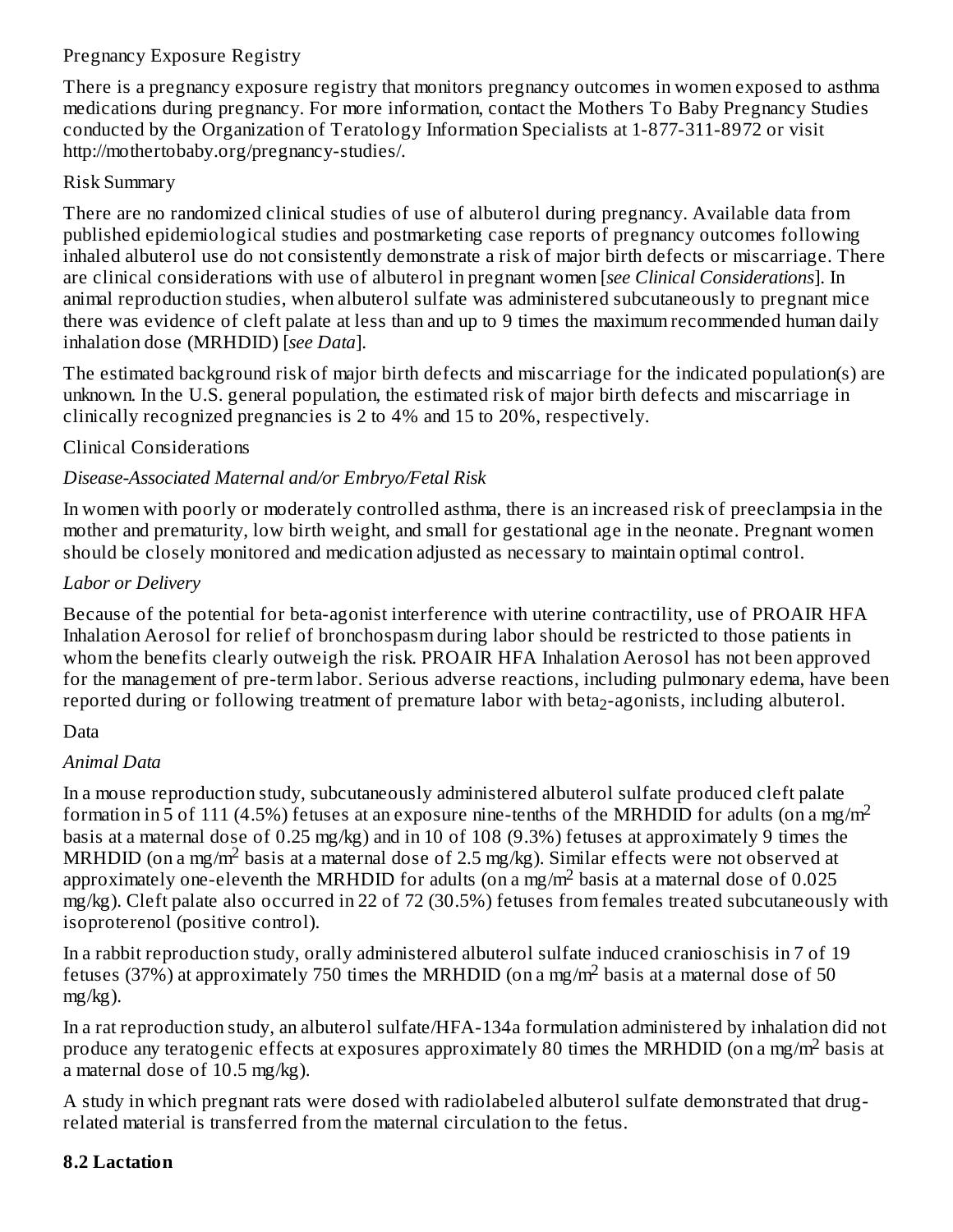### Risk Summary

There are no available data on the presence of albuterol in human milk, the effects on the breastfed child, or the effects on milk production. However, plasma levels of albuterol after inhaled therapeutic doses are low in humans, and if present in breast milk, albuterol has a low oral bioavailability [*see Clinical Pharmacology (12.3)*].

The developmental and health benefits of breastfeeding should be considered along with the mother's clinical need for albuterol and any potential adverse effects on the breastfed child from albuterol or from the underlying maternal condition.

# **8.4 Pediatric Us e**

The safety and effectiveness of albuterol sulfate inhalation aerosol for the treatment or prevention of bronchospasm in children 12 years of age and older with reversible obstructive airway disease is based on one 6-week clinical trial in 116 patients 12 years of age and older with asthma comparing doses of 180 mcg four times daily with placebo, and one single-dose crossover study comparing doses of 90, 180, and 270 mcg with placebo in 58 patients *[see Clinical Studies (14.1)]*. The safety and effectiveness of albuterol sulfate inhalation aerosol for treatment of exercise-induced bronchospasm in children 12 years of age and older is based on one single-dose crossover study in 24 adults and adolescents with exercise-induced bronchospasm comparing doses of 180 mcg with placebo *[see Clinical Studies (14.2)]*.

The safety of albuterol sulfate inhalation aerosol in children 4 to 11 years of age is based on one 3 week clinical trial in 50 patients 4 to 11 years of age with asthma using the same formulation of albuterol as in albuterol sulfate inhalation aerosol comparing doses of 180 mcg four times daily with placebo. The effectiveness of albuterol sulfate inhalation aerosol in children 4 to 11 years of age is extrapolated from clinical trials in patients 12 years of age and older with asthma and exercise-induced bronchospasm, based on data from a single-dose study comparing the bronchodilatory effect of albuterol sulfate inhalation aerosol 90 mcg and 180 mcg with placebo in 55 patients with asthma and a 3 week clinical trial using the same formulation of albuterol as in albuterol sulfate inhalation aerosol in 95 asthmatic children 4 to 11 years of age comparing a dose of 180 mcg albuterol four times daily with placebo *[see Clinical Studies (14.1)]*. The safety and effectiveness of albuterol sulfate inhalation aerosol in pediatric patients below the age of 4 years have not been established.

# **8.5 Geriatric Us e**

Clinical studies of albuterol sulfate inhalation aerosol did not include sufficient numbers of patients aged 65 and over to determine whether they respond differently from younger patients. Other reported clinical experience has not identified differences in responses between elderly and younger patients. In general, dose selection for an elderly patient should be cautious, usually starting at the low end of the dosing range, reflecting the greater frequency of decreased hepatic, renal, or cardiac function, and of concomitant disease or other drug therapy *[see Warnings and Precautions (5.4, 5.7)]*.

All beta $_2$ -adrenergic agonists, including albuterol, are known to be substantially excreted by the kidney, and the risk of toxic reactions may be greater in patients with impaired renal function. Because elderly patients are more likely to have decreased renal function, care should be taken in dose selection, and it may be useful to monitor renal function.

# **10 OVERDOSAGE**

The expected symptoms with overdosage are those of excessive beta-adrenergic stimulation and/or occurrence or exaggeration of any of the symptoms listed under ADVERSE REACTIONS, e.g., seizures, angina, hypertension or hypotension, tachycardia with rates up to 200 beats per minute, arrhythmias, nervousness, headache, tremor, dry mouth, palpitation, nausea, dizziness, fatigue, malaise, and insomnia.

Hypokalemia may also occur. As with all sympathomimetic medications, cardiac arrest and even death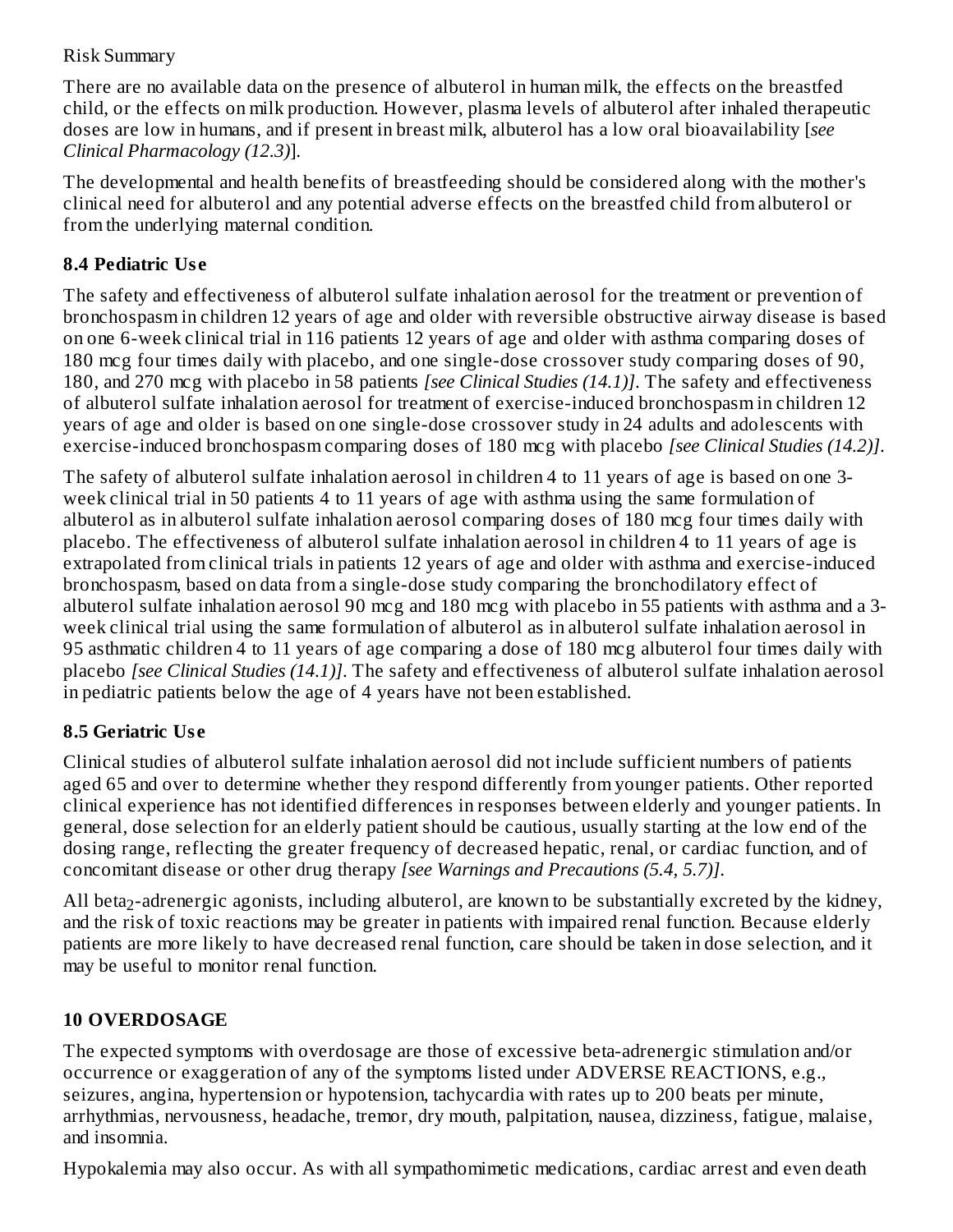may be associated with abuse of albuterol sulfate inhalation aerosol.

Treatment consists of discontinuation of albuterol sulfate inhalation aerosol together with appropriate symptomatic therapy. The judicious use of a cardioselective beta-receptor blocker may be considered, bearing in mind that such medication can produce bronchospasm. There is insufficient evidence to determine if dialysis is beneficial for overdosage of albuterol sulfate inhalation aerosol.

The oral median lethal dose of albuterol sulfate in mice is greater than 2,000 mg/kg (approximately 6,800 times the maximum recommended daily inhalation dose for adults on a mg/m<sup>2</sup> basis and approximately 3,200 times the maximum recommended daily inhalation dose for children on a mg/m<sup>2</sup> basis). In mature rats, the subcutaneous median lethal dose of albuterol sulfate is approximately 450 mg/kg (approximately 3,000 times the maximum recommended daily inhalation dose for adults on a  $mg/m<sup>2</sup>$  basis and approximately 1,400 times the maximum recommended daily inhalation dose for children on a mg/m<sup>2</sup> basis). In young rats, the subcutaneous median lethal dose is approximately 2,000 mg/kg (approximately 14,000 times the maximum recommended daily inhalation dose for adults on a  $mg/m<sup>2</sup>$  basis and approximately 6,400 times the maximum recommended daily inhalation dose for children on a mg/m<sup>2</sup> basis). The inhalation median lethal dose has not been determined in animals.

### **11 DESCRIPTION**

The active ingredient of albuterol sulfate inhalation aerosol is albuterol sulfate, a racemic salt, of albuterol. Albuterol sulfate has the chemical name  $\alpha^1$ -[(*tert*-butylamino) methyl]-4-hydroxy-*m*-xylene- $\alpha$ , $\alpha$ '-diol sulfate (2:1) (salt), and has the following chemical structure:



The molecular weight of albuterol sulfate is 576.7, and the empirical formula is  $(C_{13}H_{21}NO_3)_2\cdot H_2SO_4$ . Albuterol sulfate is a white to off-white crystalline powder. It is soluble in water and slightly soluble in ethanol. Albuterol sulfate is the official generic name in the United States, and salbutamol sulfate is the World Health Organization recommended generic name. Albuterol sulfate inhalation aerosol is a pressurized metered-dose aerosol unit with a dose counter. Albuterol sulfate inhalation aerosol is for oral inhalation only. It contains a microcrystalline suspension of albuterol sulfate in propellant HFA-134a (1, 1, 1, 2-tetrafluoroethane) and ethanol.

Prime the inhaler before using for the first time and in cases where the inhaler has not been used for more than 2 weeks by releasing three sprays into the air, away from the face. After priming, each actuation delivers 108 mcg albuterol sulfate, from the actuator mouthpiece (equivalent to 90 mcg of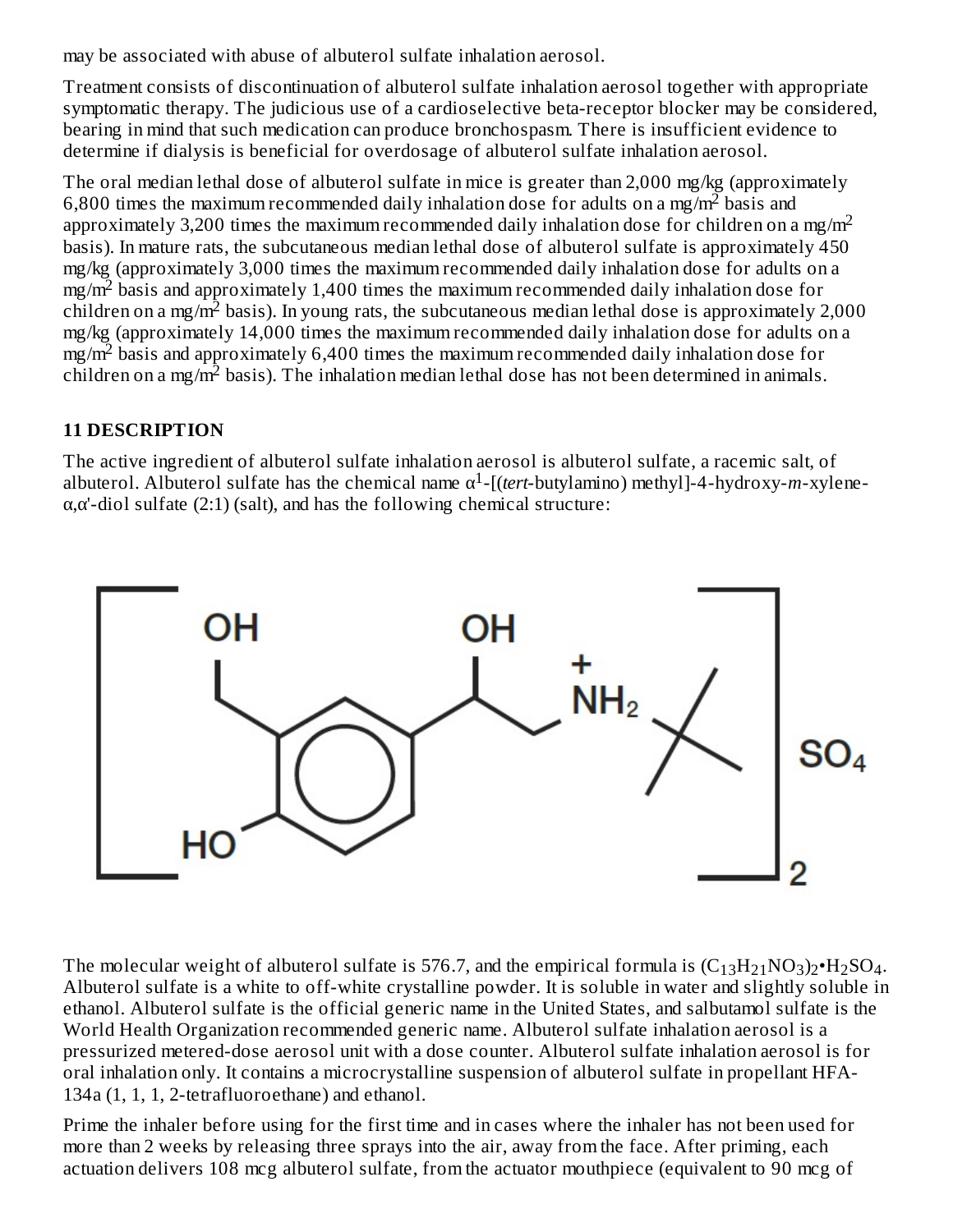albuterol base). Each canister provides 200 actuations (inhalations).

This product does not contain chlorofluorocarbons (CFCs) as the propellant.

# **12 CLINICAL PHARMACOLOGY**

# **12.1 Mechanism of Action**

Albuterol sulfate is a beta $_2$ -adrenergic agonist. The pharmacologic effects of albuterol sulfate are attributable to activation of beta $_2$ -adrenergic receptors on airway smooth muscle. Activation of beta $_2$ adrenergic receptors leads to the activation of adenylcyclase and to an increase in the intracellular concentration of cyclic-3', 5'-adenosine monophosphate (cyclic AMP). This increase of cyclic AMP is associated with the activation of protein kinase A, which in turn inhibits the phosphorylation of myosin and lowers intracellular ionic calcium concentrations, resulting in muscle relaxation. Albuterol relaxes the smooth muscle of all airways, from the trachea to the terminal bronchioles. Albuterol acts as a functional antagonist to relax the airway irrespective of the spasmogen involved, thus protecting against all bronchoconstrictor challenges. Increased cyclic AMP concentrations are also associated with the inhibition of release of mediators from mast cells in the airway. While it is recognized that beta $_2$ adrenergic receptors are the predominant receptors on bronchial smooth muscle, data indicate that there are beta-receptors in the human heart,  $10\%$  to  $50\%$  of which are cardiac beta $_2$ -adrenergic receptors. The precise function of these receptors has not been established *[see Warnings and Precautions (5.4)]*.

Albuterol has been shown in most controlled clinical trials to have more effect on the respiratory tract, in the form of bronchial smooth muscle relaxation, than isoproterenol at comparable doses while producing fewer cardiovascular effects. However, inhaled albuterol, like other beta-adrenergic agonist drugs, can produce a significant cardiovascular effect in some patients, as measured by pulse rate, blood pressure, symptoms, and/or electrocardiographic changes *[see Warnings and Precautions (5.4)]*.

# **12.2 Pharmacokinetics**

The systemic levels of albuterol are low after inhalation of recommended doses. In a crossover study conducted in healthy male and female volunteers, high cumulative doses of albuterol sulfate inhalation aerosol (1,080 mcg of albuterol base administered over one hour) yielded mean peak plasma concentrations (C $_{\rm max}$ ) and systemic exposure (AUC $_{\rm inf}$ ) of approximately 4,100 pg/mL and 28,426 pg/mL\*hr, respectively compared to approximately 3,900 pg/mL and 28,395 pg/mL\*hr, respectively following the same dose of an active HFA-134a albuterol inhaler comparator. The terminal plasma halflife of albuterol delivered by albuterol sulfate inhalation aerosol was approximately 6 hours. Comparison of the pharmacokinetic parameters demonstrated no differences between the products.

The pharmacokinetic profile of albuterol sulfate inhalation aerosol was evaluated in a two-way crossover study in 11 healthy pediatric volunteers, 4 to 11 years of age. A single dose administration of albuterol sulfate inhalation aerosol (180 mcg albuterol base) yielded a least square mean (SE)  $\rm C_{max}$  and  $\mathrm{AUC}_{0-\infty}$  of 1,100 (1.18) pg/mL and 5,120 (1.15) pg/mL\*hr, respectively. The least square mean (SE) terminal plasma half-life of albuterol delivered by albuterol sulfate inhalation aerosol was 166 (7.8) minutes.

**Metabolism and Elimination:** Information available in the published literature suggests that the primary enzyme responsible for the metabolism of albuterol in humans is SULTIA3 (sulfotransferase). When racemic albuterol was administered either intravenously or via inhalation after oral charcoal administration, there was a 3- to 4-fold difference in the area under the concentration-time curves between the (R)- and (S)-albuterol enantiomers, with (S)-albuterol concentrations being consistently higher. However, without charcoal pretreatment, after either oral or inhalation administration the differences were 8- to 24-fold, suggesting that the (R)-albuterol is preferentially metabolized in the gastrointestinal tract, presumably by SULTIA3.

The primary route of elimination of albuterol is through renal excretion (80% to 100%) of either the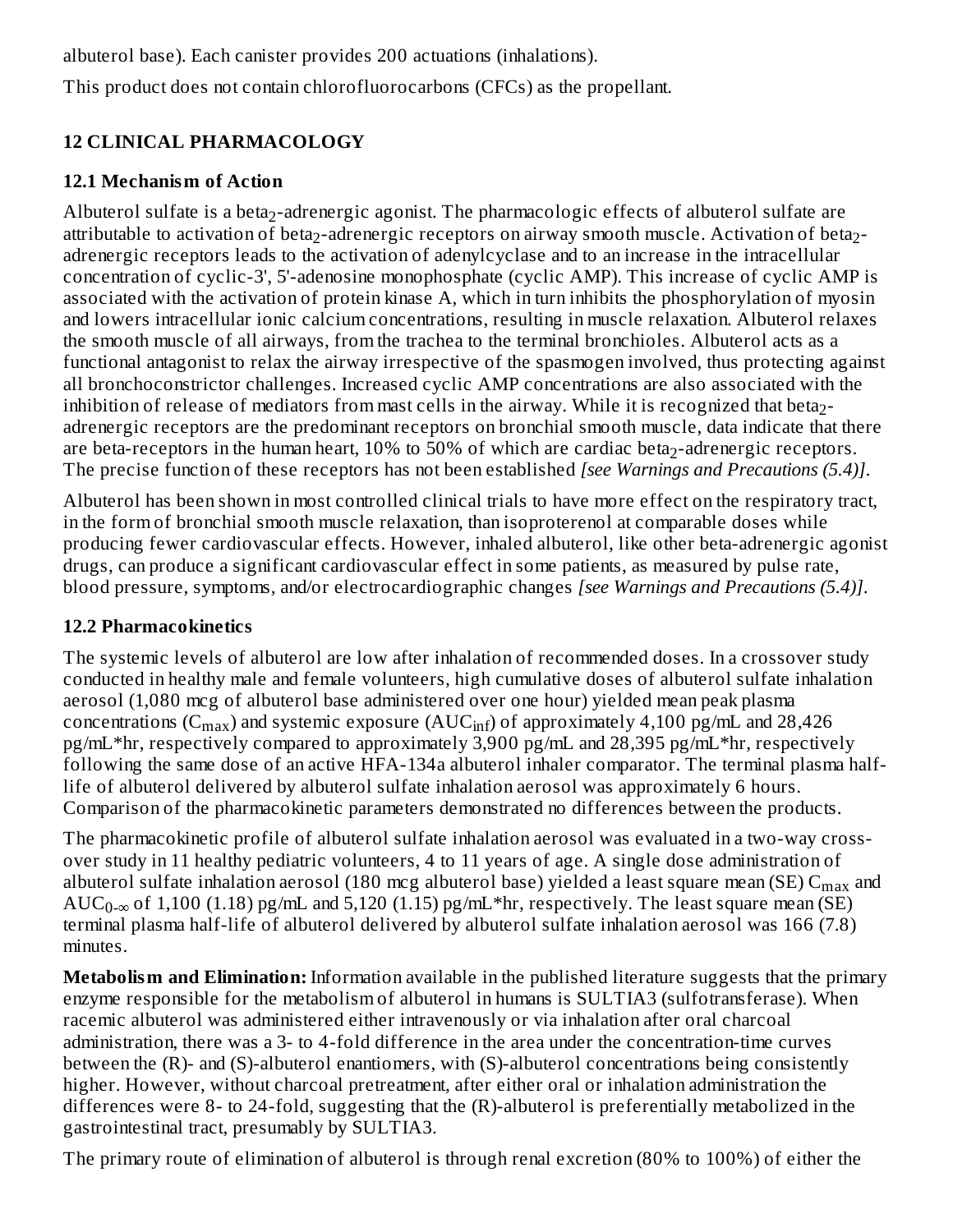parent compound or the primary metabolite. Less than 20% of the drug is detected in the feces. Following intravenous administration of racemic albuterol, between 25% and 46% of the (R)-albuterol fraction of the dose was excreted as unchanged (R)-albuterol in the urine.

**Geriatric, Pediatric, Hepatic/Renal Impairment:** No pharmacokinetic studies for albuterol sulfate inhalation aerosol have been conducted in neonates or elderly subjects.

The effect of hepatic impairment on the pharmacokinetics of albuterol sulfate inhalation aerosol has not been evaluated.

The effect of renal impairment on the pharmacokinetics of albuterol was evaluated in 5 subjects with creatinine clearance of 7 to 53 mL/min, and the results were compared with those from healthy volunteers. Renal disease had no effect on the half-life, but there was a 67% decline in albuterol clearance. Caution should be used when administering high doses of albuterol sulfate inhalation aerosol to patients with renal impairment *[see Use in Specific Populations (8.5)]*.

# **13 NONCLINICAL TOXICOLOGY**

# **13.1 Carcinogenesis, Mutagenesis, Impairment of Fertility**

In a 2-year study in Sprague-Dawley rats, albuterol sulfate caused a dose-related increase in the incidence of benign leiomyomas of the mesovarium at and above dietary doses of 2 mg/kg (approximately 15 times and 6 times the maximum recommended human daily inhalation does (MRHDID) for adults and children respectively, on a mg/m<sup>2</sup> basis). In another study this effect was blocked by the coadministration of propranolol, a non-selective beta-adrenergic antagonist. In an 18-month study in CD-1 mice, albuterol sulfate showed no evidence of tumorigenicity at dietary doses of up to 500 mg/kg (approximately 1,900 times and 740 rimes the MRHDID for adults and children, respectively, on a  $\frac{mZ}{m^2}$  basis). In a 22-month study in Golden Hamsters, albuterol sulfate showed no evidence of tumorigenicity at dietary doses of up to 50 mg/kg (approximately 250 times and 100 times the MRHDID for adults and children, respectively, on a mg/m<sup>2</sup> basis).

Albuterol sulfate was not mutagenic in the Ames test or a mutation test in yeast. Albuterol sulfate was not clastogenic in a human peripheral lymphocyte assay or in an AH1 strain mouse micronucleus assay.

Reproduction studies in rats demonstrated no evidence of impaired fertility at oral doses up to 50 mg/kg (approximately 380 times the MRHDID for adults on a mg/m<sup>2</sup> basis).

# **13.2 Animal Toxicology and/or Pharmacology**

**Preclinical:** Intravenous studies in rats with albuterol sulfate have demonstrated that albuterol crosses the blood-brain barrier and reaches brain concentrations amounting to approximately 5% of the plasma concentrations. In structures outside the blood-brain barrier (pineal and pituitary glands), albuterol concentrations were found to be 100 times those in the whole brain.

Studies in laboratory animals (minipigs, rodents, and dogs) have demonstrated the occurrence of cardiac arrhythmias and sudden death (with histologic evidence of myocardial necrosis) when β-agonists and methylxanthines were administered concurrently. The clinical significance of these findings is unknown.

Propellant HFA-134a is devoid of pharmacological activity except at very high doses in animals (380 – 1300 times the maximum human exposure based on comparisons of AUC values), primarily producing ataxia, tremors, dyspnea, or salivation. These are similar to effects produced by the structurally related chlorofluorocarbons (CFCs), which have been used extensively in metered-dose inhalers.

In animals and humans, propellant HFA-134a was found to be rapidly absorbed and rapidly eliminated, with an elimination half-life of 3 - 27 minutes in animals and 5 - 7 minutes in humans. Time to maximum plasma concentration (T $_{\rm max}$ ) and mean residence time are both extremely short leading to a transient appearance of HFA-134a in the blood with no evidence of accumulation.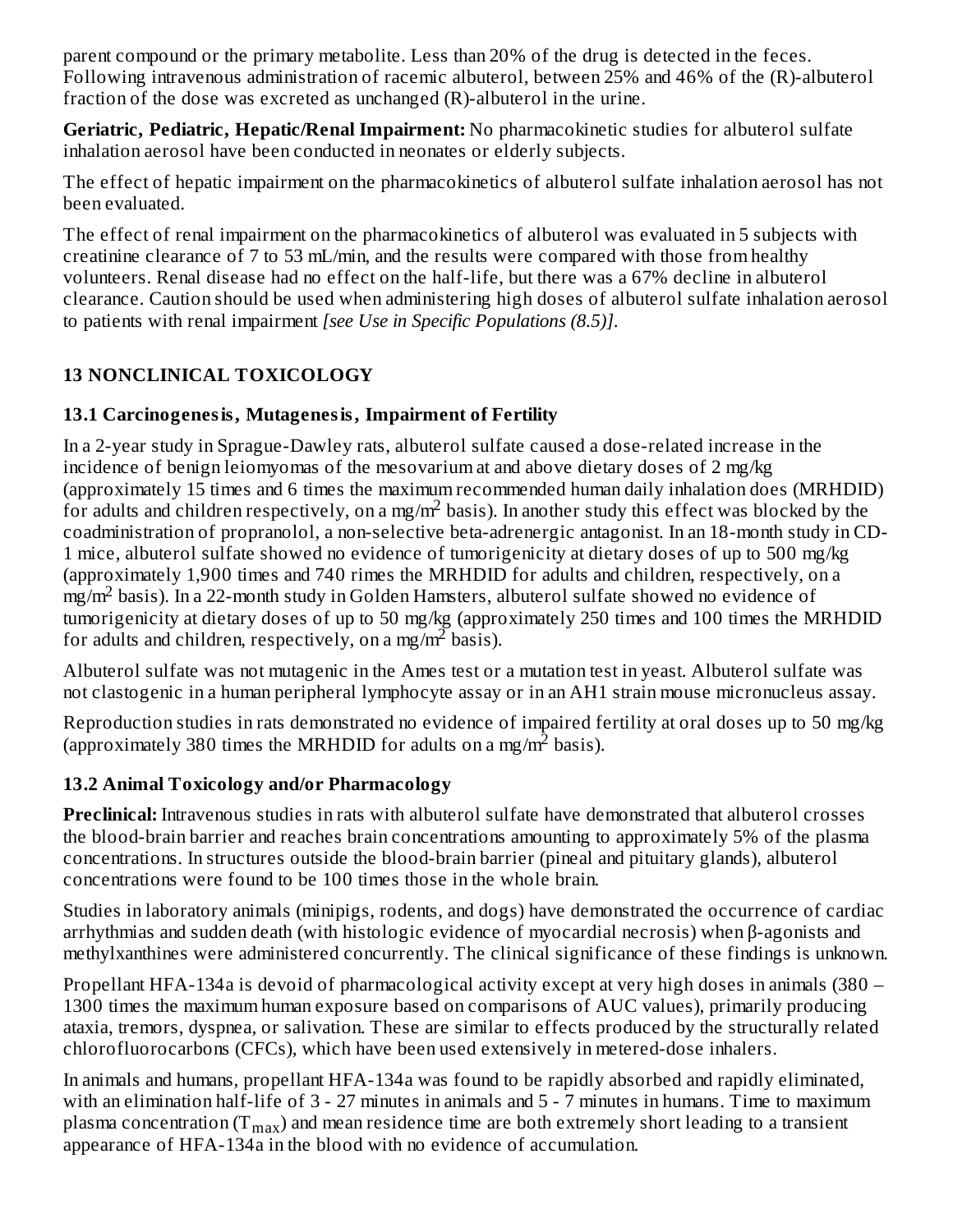# **14 CLINICAL STUDIES**

#### **14.1 Bronchospasm Associated with Asthma**

**Adult and Adoles cent Patients 12 Years of Age and Older:** In a 6-week, randomized, double-blind, placebo-controlled trial, albuterol sulfate inhalation aerosol (58 patients) was compared to a matched placebo HFA inhalation aerosol (58 patients) in asthmatic patients 12 to 76 years of age at a dose of 180 mcg albuterol four times daily. An evaluator-blind marketed active comparator HFA-134a albuterol inhaler arm (56 patients) was included.

Serial FEV $_1$  measurements, shown below as percent change from test-day baseline at Day 1 and at Day 43, demonstrated that two inhalations of albuterol sulfate inhalation aerosol produced significantly greater improvement in  $\text{FEV}_1$  over the pre-treatment value than the matched placebo, as well as a comparable bronchodilator effect to the marketed active comparator HFA-134a albuterol inhaler.

# **FEV as Mean Percent Change from Test-Day Pre-Dos e in a 6-Week Clinical Trial 1**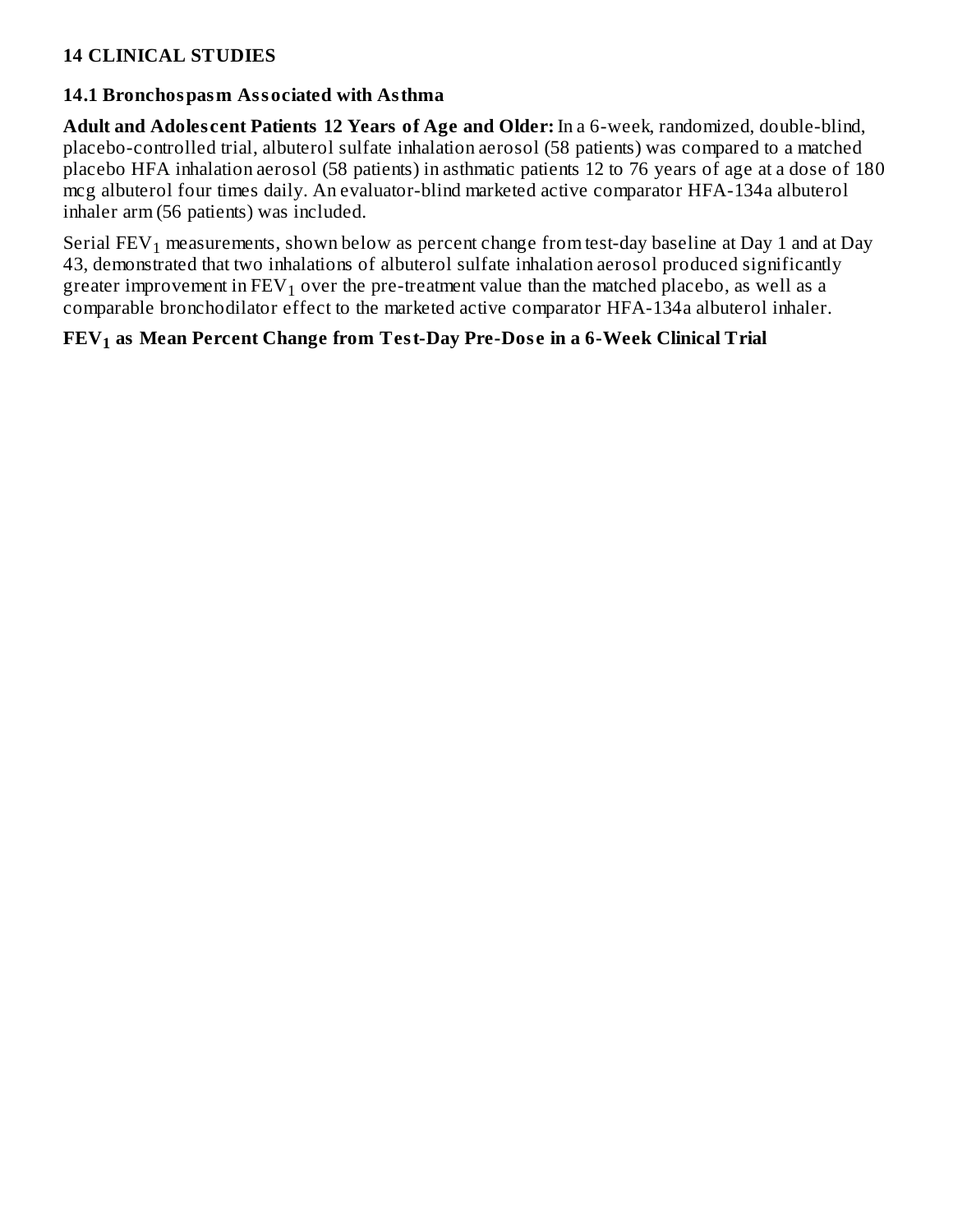

FEV, as Mean Percent Change from Test-Day Pre-Dose in a 6-Week Clinical Trial

In this study, 31 of 58 patients treated with albuterol sulfate inhalation aerosol achieved a 15% increase in FEV $_1$  within 30 minutes post-dose on Day 1. In these patients, the median time to onset, median time to peak effect, and median duration of effect were 8.2 minutes, 47 minutes, and approximately 3 hours, respectively. In some patients, the duration of effect was as long as 6 hours.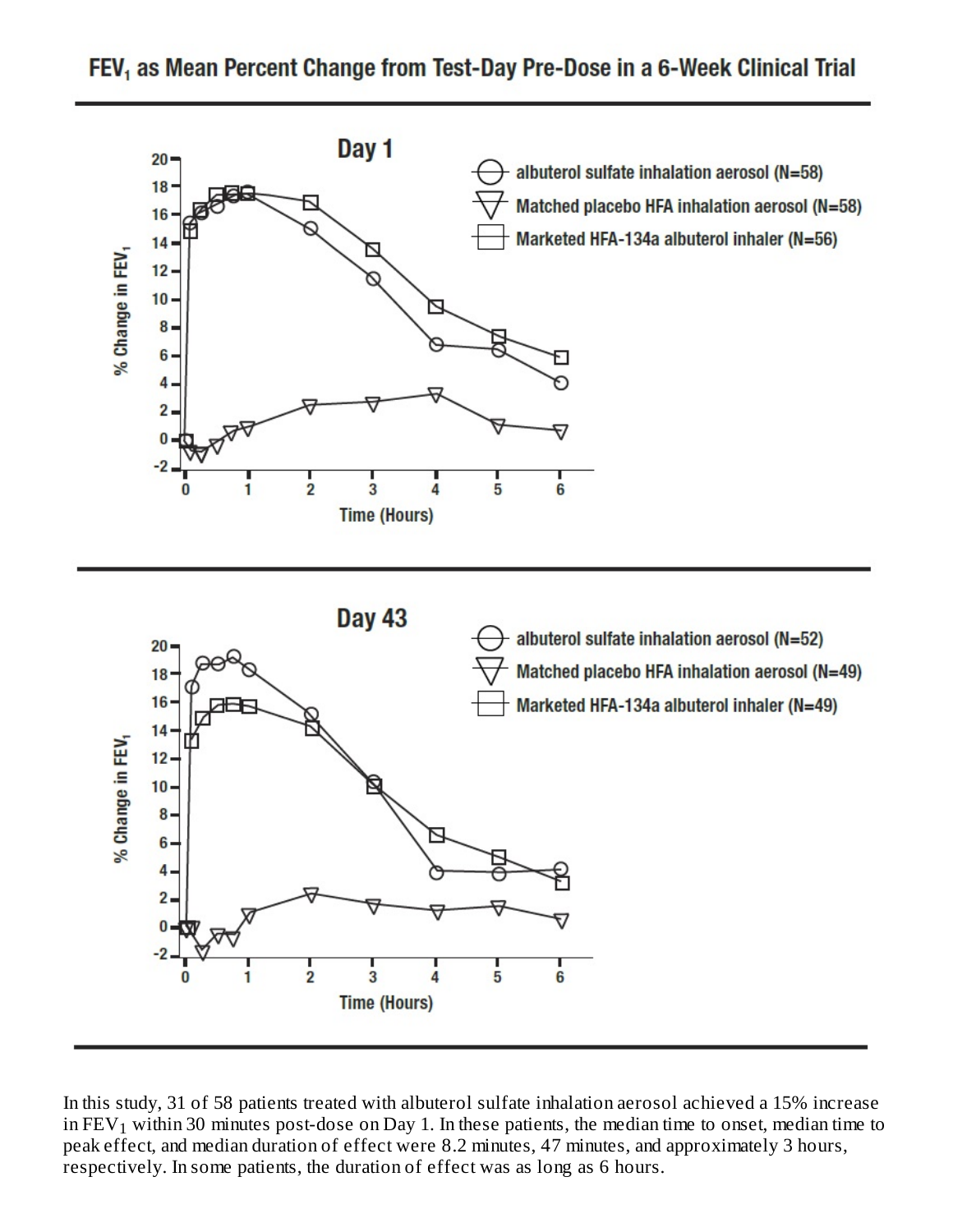In a placebo-controlled, single-dose, crossover study, albuterol sulfate inhalation aerosol, administered at albuterol doses of 90, 180 and 270 mcg, produced bronchodilator responses significantly greater than those observed with a matched placebo HFA inhalation aerosol and comparable to a marketed active comparator HFA-134a albuterol inhaler.

**Pediatric Patients 4 to 11 Years of Age:** In a 3-week, randomized, double-blind, placebo-controlled trial, the same formulation of albuterol as in albuterol sulfate inhalation aerosol (50 patients) was compared to a matched placebo HFA inhalation aerosol (45 patients) in asthmatic children 4 to 11 years of age at a dose of 180 mcg albuterol four times daily. Serial  $\mathop{\rm FEV}\nolimits_1$  measurements, expressed as the maximum percent change from test-day baseline in percent predicted  $\text{FEV}_1$  at Day  $1$  and at Day  $22$ observed within two hours post-dose, demonstrated that two inhalations of HFA albuterol sulfate produced significantly greater improvement in  $\mathtt{FEV}_1$  over the pre-treatment value than the matched placebo.

In this study, 21 of 50 pediatric patients treated with the same formulation of albuterol as in albuterol sulfate inhalation aerosol achieved a 15% increase in FEV $_{\rm 1}$  within 30 minutes post-dose on Day 1. In these patients, the median time to onset, median time to peak effect and median duration of effect were 10 minutes, 31 minutes, and approximately 4 hours, respectively. In some pediatric patients, the duration of effect was as long as 6 hours.

In a placebo-controlled, single-dose, crossover study in 55 pediatric patients 4 to 11 years of age, albuterol sulfate inhalation aerosol, administered at albuterol doses of 90 and 180 mcg, was compared with a matched placebo HFA inhalation aerosol. Serial  ${\rm FEV}_1$  measurements, expressed as the baselineadjusted percent predicted  $\text{FEV}_1$  observed over 6 hours post-dose, demonstrated that one and two inhalations of albuterol sulfate inhalation aerosol produced significantly greater bronchodilator responses than the matched placebo.

# **14.2 Exercis e-Induced Bronchospasm**

In a randomized, single-dose, crossover study in 24 adults and adolescents with exercise-induced bronchospasm (EIB), two inhalations of albuterol sulfate inhalation aerosol taken 30 minutes before exercise prevented EIB for the hour following exercise (defined as maintenance of  $\text{FEV}_1$  within 80% of post-dose, pre-exercise baseline values) in 83% (20 of 24) of patients as compared to 25% (6 of 24) of patients when they received placebo.

Some patients who participated in these clinical trials were using concomitant steroid therapy.

# **16 HOW SUPPLIED/STORAGE & HANDLING**

Product: 50090-4977

NDC: 50090-4977-0 200 AEROSOL, METERED in a INHALER / 1 in a CARTON NDC: 50090-4977-1 200 AEROSOL, METERED in a INHALER / 144 in a CASE

# **17 PATIENT COUNSELING INFORMATION**

See FDA-Approved Patient Labeling (17.9)

Patients should be given the following information:

# **17.1 Frequency of Us e**

The action of albuterol sulfate inhalation aerosol should last for 4 to 6 hours. Do not use albuterol sulfate inhalation aerosol more frequently than recommended. Instruct patients to not increase the dose or frequency of doses of albuterol sulfate inhalation aerosol without consulting the physician. If patients find that treatment with albuterol sulfate inhalation aerosol becomes less effective for symptomatic relief, symptoms become worse, and/or they need to use the product more frequently than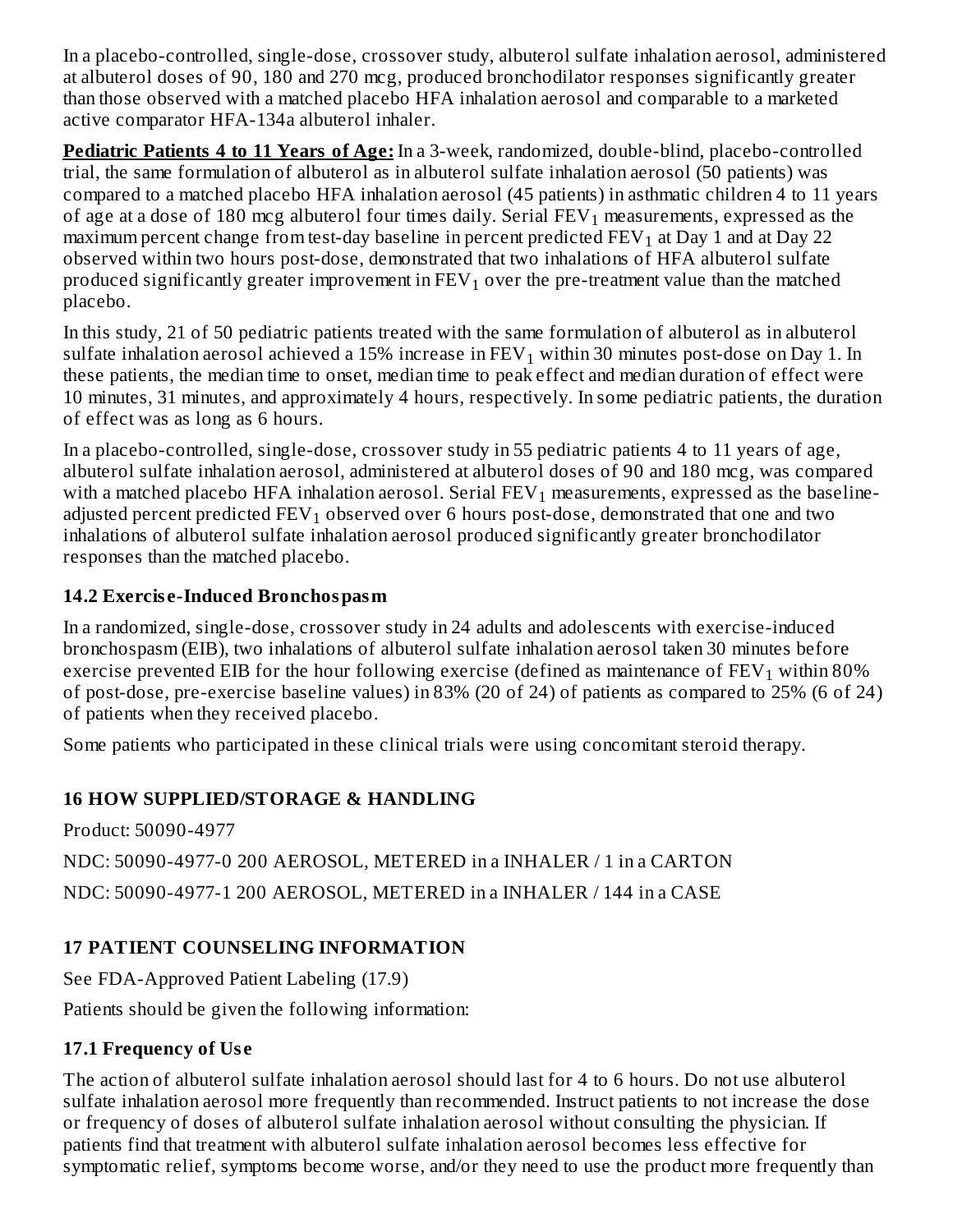usual, they should seek medical attention immediately.

# **17.2 Priming and Cleaning**

**Priming:** Priming is essential to ensure appropriate albuterol content in each actuation. Instruct patients to prime the inhaler before using for the first time and in cases where the inhaler has not been used for more than 2 weeks by releasing three sprays into the air, away from the face.

**Cleaning:** To ensure proper dosing and prevent actuator orifice blockage, instruct patients to wash the white plastic actuator mouthpiece and dry thoroughly at least once a week. Instruct patients that if they have more than one albuterol sulfate inhalation aerosol inhaler, they should wash each one at separate times to prevent attaching the wrong canister to the wrong plastic actuator. In this way, they can be sure they will always know the correct number of remaining doses. Patients should be instructed to never attach a canister of medicine from any other inhaler to the albuterol sulfate inhalation aerosol actuator and never attach the albuterol sulfate inhalation aerosol canister to an actuator from any other inhaler. Patients should not remove the canister from the actuator except during cleaning because reattachment may release a dose into the air and the dose counter will count down each time a spray is released. Detailed cleaning instructions are included in the illustrated Information for the Patient leaflet.

# **17.3 Dos e Counter**

Patients should be informed that albuterol sulfate inhalation aerosol has a dose counter attached to the actuator. When the patient receives the inhaler, the number 203 will appear in the viewing window and will count down during each of three priming sprays, at which point the number 200 will be displayed. The dose counter will count down each time a spray is released. The dose-counter window displays the number of sprays left in the inhaler. When the counter displays 20, the patient should contact their pharmacist for a refill of medication or consult their physician for a prescription refill. When it is time to obtain a new inhaler a red flag will begin to show in the window, getting larger as the number of doses remaining approaches 0. The red flag will remind the patient that a new inhaler is needed. When the dose counter reaches 0, a very large **0** with a solid red background will appear in the window. Patients should be informed to discard albuterol sulfate inhalation aerosol inhaler when the dose counter displays 0 or after the expiration date on the product, whichever comes first.

# **17.4 Paradoxical Bronchospasm**

Inform patients that albuterol sulfate inhalation aerosol can produce paradoxical bronchospasm. Instruct patients to discontinue albuterol sulfate inhalation aerosol if paradoxical bronchospasm occurs.

# **17.5 Concomitant Drug Us e**

While patients are taking albuterol sulfate inhalation aerosol, other inhaled drugs and asthma medications should be taken only as directed by a physician.

# **17.6 Common Advers e Events**

Common adverse effects of treatment with inhaled albuterol include palpitations, chest pain, rapid heart rate, tremor, or nervousness.

# **17.7 Pregnancy**

Patients who are pregnant or nursing should contact their physician about the use of albuterol sulfate inhalation aerosol.

There is a pregnancy exposure registry that monitors pregnancy outcomes in women exposed to asthma medications during pregnancy *[see Use in Specific Populations (8.1)].*

# **17.8 General Information on Us e**

Effective and safe use of albuterol sulfate inhalation aerosol includes an understanding of the way that it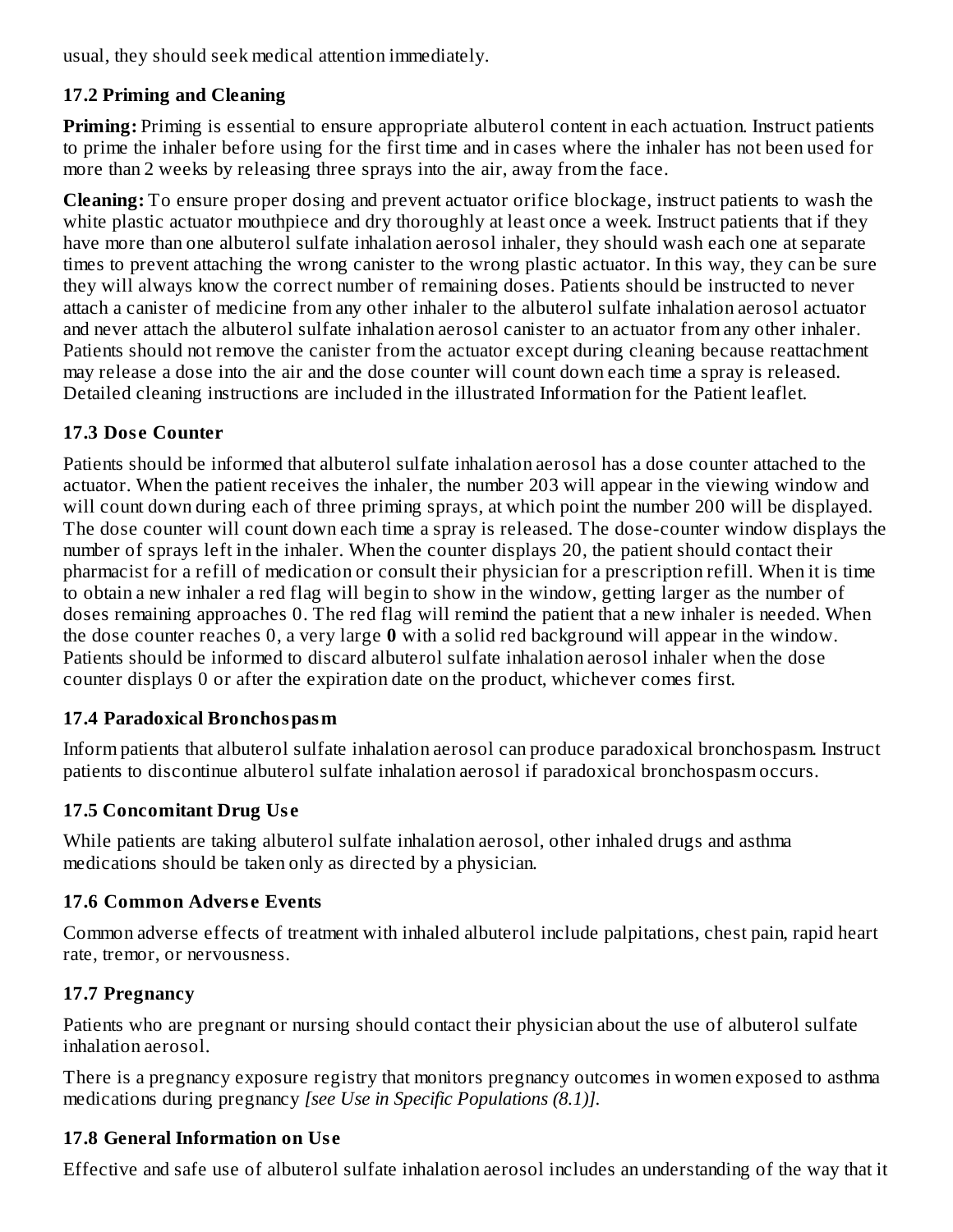should be administered.

Shake well before each spray.

Use albuterol sulfate inhalation aerosol only with the actuator supplied with the product. Discard the albuterol sulfate inhalation aerosol inhaler when the dose counter displays a solid red background with a large 0 or after expiration date on the product, whichever comes first. Never immerse the canister in water to determine how full the canister is ("float test").

In general, the technique for administering albuterol sulfate inhalation aerosol to children is similar to that for adults. Children should use albuterol sulfate inhalation aerosol under adult supervision, as instructed by the patient's physician.

# **17.9 FDA-Approved Patient Labeling**

See tear-off illustrated Information for the Patient leaflet.

Manufactured by: Catalent Pharma Solutions

160 N Pharma Drive, Morrisville, NC 27560

Distributed By Perrigo, Allegan, MI 49010 • www.perrigo.com

Rev 04/2019

4K000 RC J7

### **Attention Pharmacist: Detach Patient's Instructions for us e from package ins ert and dispens e with the product.**

## **Patient Information**

# **Albuterol Sulfate** (al bue ter ol sul fate) **Inhalation Aerosol**

Read this Patient Information before you start using Albuterol Sulfate Inhalation Aerosol and each time you get a refill. There may be new information.

This information does not take the place of talking to your doctor about your medical condition or your treatment.

# **What is Albuterol Sulfate Inhalation Aerosol?**

Albuterol Sulfate Inhalation Aerosol is a prescription medicine used in people 4 years of age and older to:

- treat or prevent bronchospasm in people who have reversible obstructive airway disease
- prevent exercise induced bronchospasm

It is not known if Albuterol Sulfate Inhalation Aerosol is safe and effective in children under 4 years of age.

# **Who should not us e Albuterol Sulfate Inhalation Aerosol?**

**Do not us e Albuterol Sulfate Inhalation Aerosol if you** are allergic to albuterol sulfate or any of the ingredients in Albuterol Sulfate Inhalation Aerosol. See the end of this leaflet for a complete list of ingredients in Albuterol Sulfate Inhalation Aerosol.

### **What should I tell my doctor before I us e Albuterol Sulfate Inhalation Aerosol?**

# **Before you us e Albuterol Sulfate Inhalation Aerosol, tell your doctor if you:**

- have heart problems
- have high blood pressure (hypertension)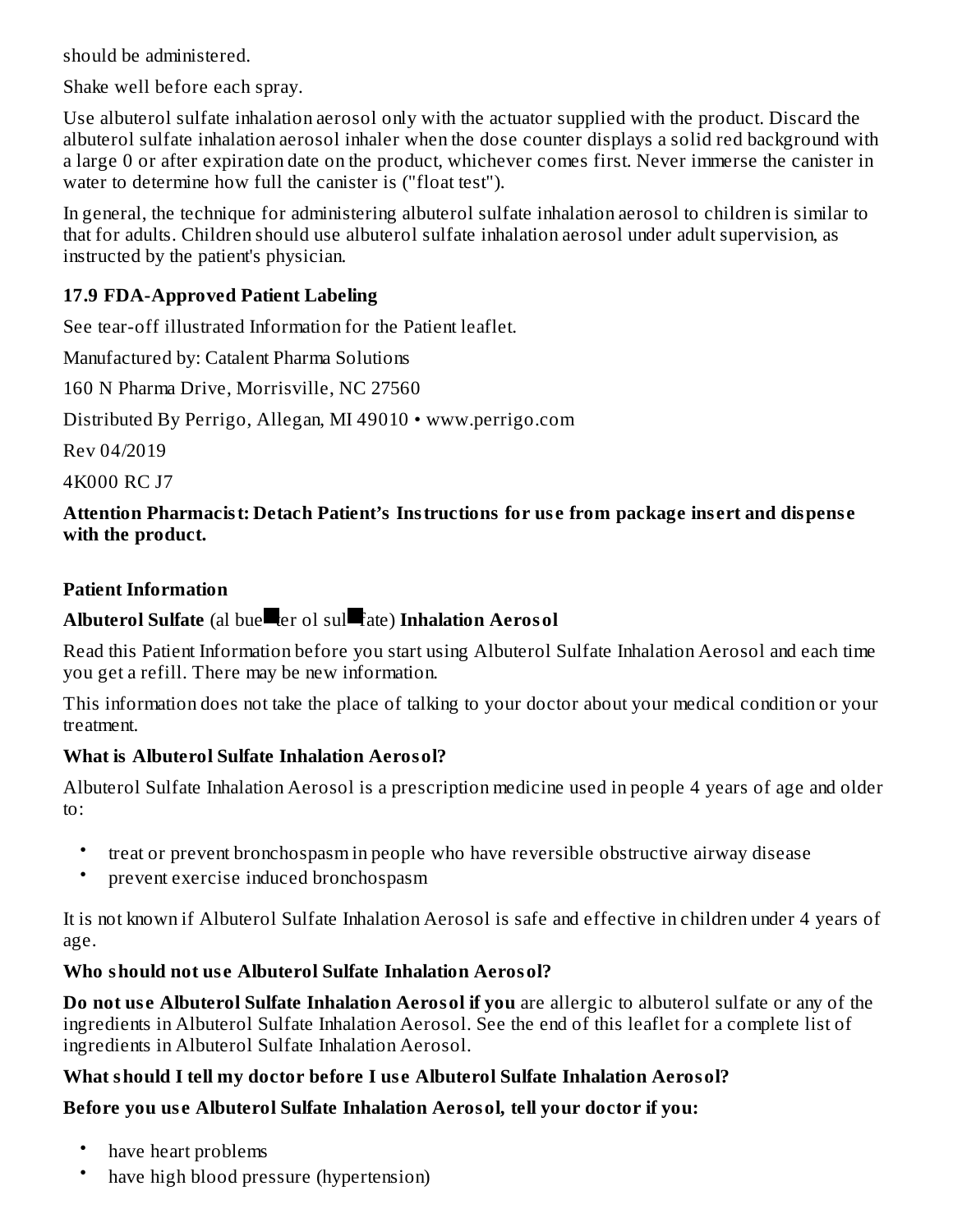- have convulsions (seizures)
- have thyroid problems
- have diabetes
- have low potassium levels in your blood
- are pregnant or plan to become pregnant. It is not known if Albuterol Sulfate Inhalation Aerosol will harm your unborn baby. Talk to your doctor if you are pregnant or plan to become pregnant.
- are breastfeeding or plan to breastfeed. It is not known if Albuterol Sulfate Inhalation Aerosol passes into your breast milk. Talk to your doctor about the best way to feed your baby if you are using Albuterol Sulfate Inhalation Aerosol.

**Tell your doctor about all the medicines you take**, including prescription and non-prescription medicines, vitamins, and herbal supplements.

Albuterol Sulfate Inhalation Aerosol and other medicines may affect each other and cause side effects. Albuterol Sulfate Inhalation Aerosol may affect the way other medicines work, and other medicines may affect the way Albuterol Sulfate Inhalation Aerosol works.

Especially tell your doctor if you take:

- other inhaled medicines or asthma medicines
- beta blocker medicines
- diuretics
- digoxin
- monoamine oxidase inhibitors
- tricyclic antidepressants

Ask your doctor or pharmacist for a list of these medicines if you are not sure. Know the medicines you take. Keep a list of them to show your doctor and pharmacist when you get a new medicine.

### **How should I us e Albuterol Sulfate Inhalation Aerosol?**

- For detailed instructions, see "**Instructions for Us e**" at the end of this Patient Information.
- Use Albuterol Sulfate Inhalation Aerosol exactly as your doctor tells you to use it.
- If your child needs to use Albuterol Sulfate Inhalation Aerosol, watch your child closely to make sure your child uses the inhaler correctly. Your doctor will show you how your child should use Albuterol Sulfate Inhalation Aerosol.
- Each dose of Albuterol Sulfate Inhalation Aerosol should last up to 4 hours to 6 hours.
- **Do not** increase your dose or take extra doses of Albuterol Sulfate Inhalation Aerosol without first talking to your doctor.
- Get medical help right away if Albuterol Sulfate Inhalation Aerosol no longer helps your symptoms.
- Get medical help right away if your symptoms get worse or if you need to use your inhaler more often.
- While you are using Albuterol Sulfate Inhalation Aerosol, **do not** use other inhaled rescue medicines and asthma medicines unless your doctor tells you to do so.
- Call your doctor if your asthma symptoms like wheezing and trouble breathing become worse over a few hours or days. Your doctor may need to give you another medicine (for example, corticosteroids) to treat your symptoms.

# **What are the possible side effects of Albuterol Sulfate Inhalation Aerosol?**

**Albuterol Sulfate Inhalation Aerosol may caus e s erious side effects, including:**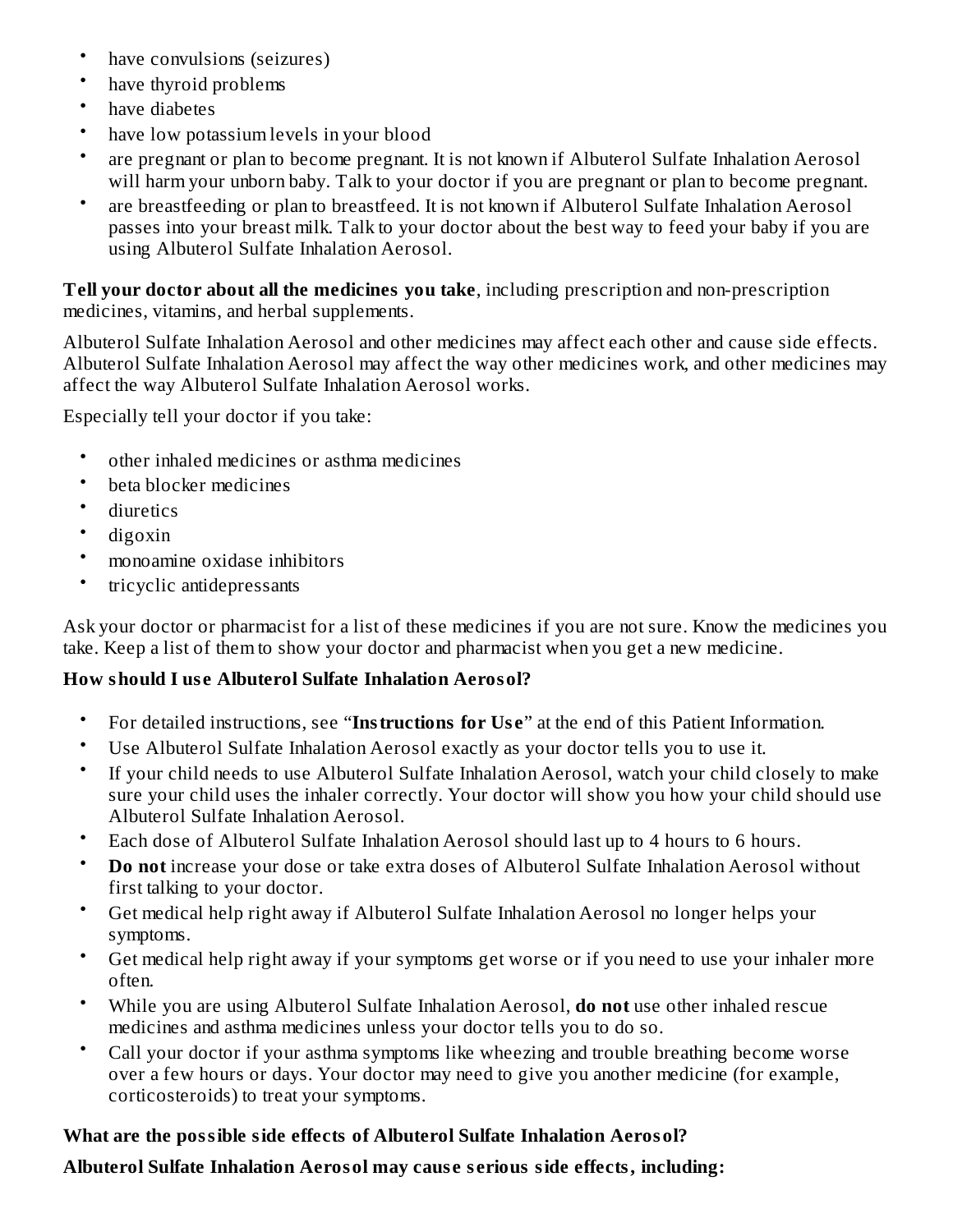#### • **wors ening trouble breathing, coughing and wheezing (paradoxical bronchospasm).**

If this happens stop using Albuterol Sulfate Inhalation Aerosol and call your doctor or get emergency help right away. Paradoxical bronchospasm is more likely to happen with your first use of a new canister of medicine.

- **heart problems including faster heart rate and higher blood pressure**
- **possible death in people with asthma who us e too much Albuterol Sulfate Inhalation Aerosol**
- **allergic reactions.** Call your doctor right away if you have the following symptoms of an allergic reaction:
	- o itchy skin
	- o swelling beneath your skin or in your throat
	- o rash
	- o worsening trouble breathing
- **low potassium levels in your blood**
- **wors ening of other medical problems in people who also us e Albuterol Sulfate Inhalation Aerosol including increas es in blood sugar**

The most common side effects of Albuterol Sulfate Inhalation Aerosol include:

- your heart feels like it is pounding or racing (palpitations)
- chest pain
- fast heart rate
- shakiness
- nervousness
- headache
- dizziness
- sore throat
- runny nose

Tell your doctor if you have any side effect that bothers you or that does not go away.

These are not all of the possible side effects of Albuterol Sulfate Inhalation Aerosol.

For more information, ask your doctor or pharmacist.

Call your doctor for medical advice about side effects. You may report side effects to FDA at 1-800- FDA-1088.

### **How should I store Albuterol Sulfate Inhalation Aerosol?**

- Store Albuterol Sulfate Inhalation Aerosol at room temperature between 68° F and 77° F (20° C and  $25^{\circ}$  C).
- Avoid exposure to extreme heat and cold.
- Shake the Albuterol Sulfate Inhalation Aerosol canister well before use.
- **Do not** puncture the Albuterol Sulfate Inhalation Aerosol canister.
- **Do not** store the Albuterol Sulfate Inhalation Aerosol canister near heat or a flame. Temperatures above 120° F may cause the canister to burst.
- **Do not** throw the Albuterol Sulfate Inhalation Aerosol canister into a fire or an incinerator.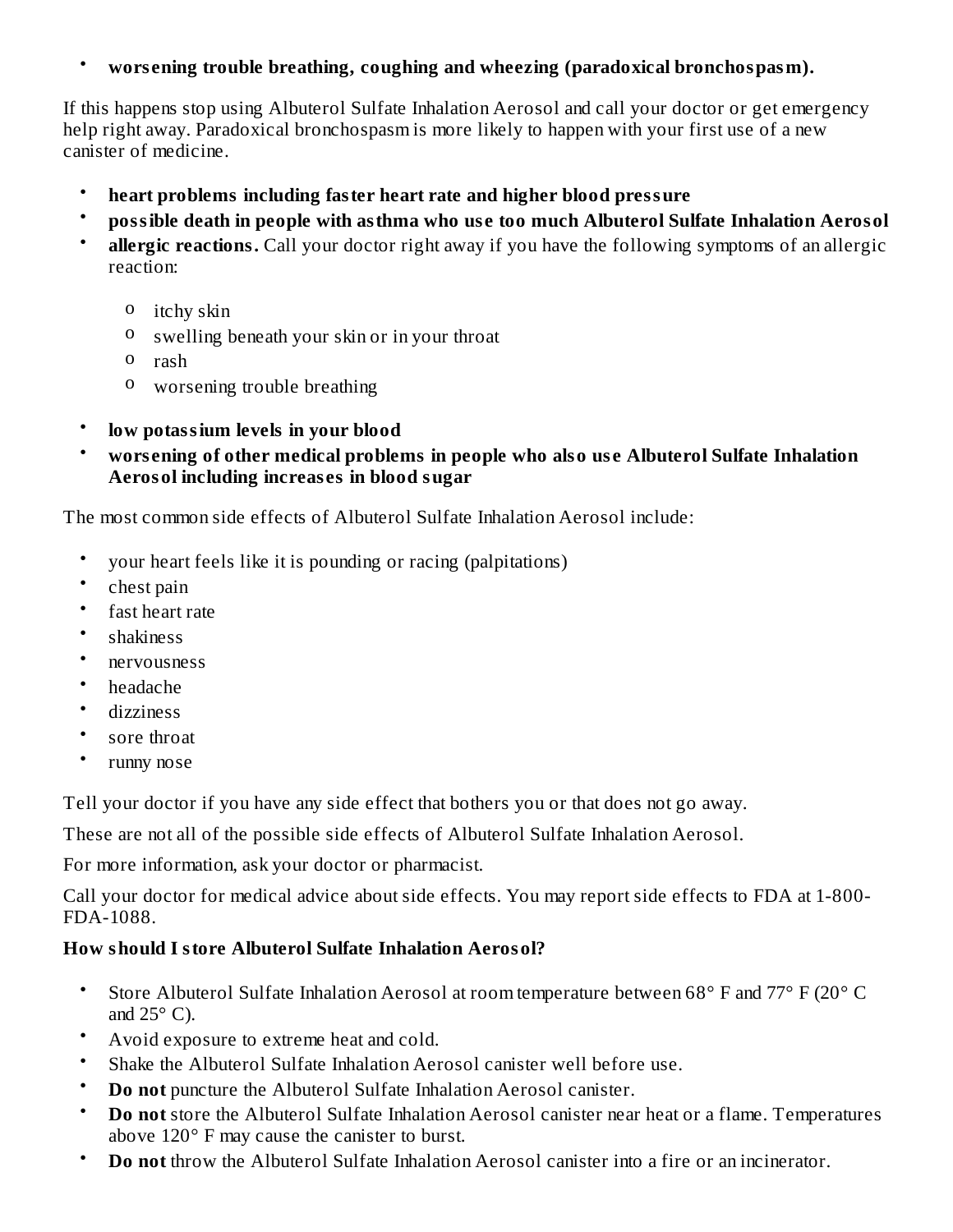• Avoid spraying Albuterol Sulfate Inhalation Aerosol in your eyes.

### **Keep Albuterol Sulfate Inhalation Aerosol and all medicines out of the reach of children.**

#### **General Information about the safe and effective us e of Albuterol Sulfate Inhalation Aerosol**

Medicines are sometimes prescribed for purposes other than those listed in a Medication Guide. Do not use Albuterol Sulfate Inhalation Aerosol for a condition for which it was not prescribed. Do not give Albuterol Sulfate Inhalation Aerosol to other people, even if they have the same symptoms that you have. It may harm them.

This Patient Information summarizes the most important information about Albuterol Sulfate Inhalation Aerosol. If you would like more information, talk with your doctor. You can ask your pharmacist or doctor for information about Albuterol Sulfate Inhalation Aerosol that is written for health professionals.

For more information, call 1-866-634-9120.

#### **What are the ingredients in Albuterol Sulfate Inhalation Aerosol?**

Active ingredient: albuterol sulfate

Inactive ingredients: propellant HFA-134a and ethanol.

#### **Instructions for Us e**

# **Albuterol Sulfate** (al bue ter ol sul fate) **Inhalation Aerosol**

Read this Instructions for Use before you start using Albuterol Sulfate Inhalation Aerosol and each time you get a refill. There may be new information. This information does not take the place of talking to your doctor about your medical condition or your treatment.

### **The Parts of Your Albuterol Sulfate Inhalation Aerosol Inhaler Device:**

There are 2 main parts of your Albuterol Sulfate Inhalation Aerosol inhaler device including a:

- white plastic actuator that sprays the medicine from the canister. See Figure A.
- red protective dust cap that covers the mouthpiece of the actuator. See Figure A.

There is also a metal canister that holds the medicine. See Figure A.

There is also a dose counter attached to the actuator with a viewing window that shows you how many sprays of medicine you have left. See Figure B.

You will see the number 203 in the viewing window which will count down during each of 3 priming shots. See Figure B and "**Priming Your Albuterol Sulfate Inhalation Aerosol Device**" below.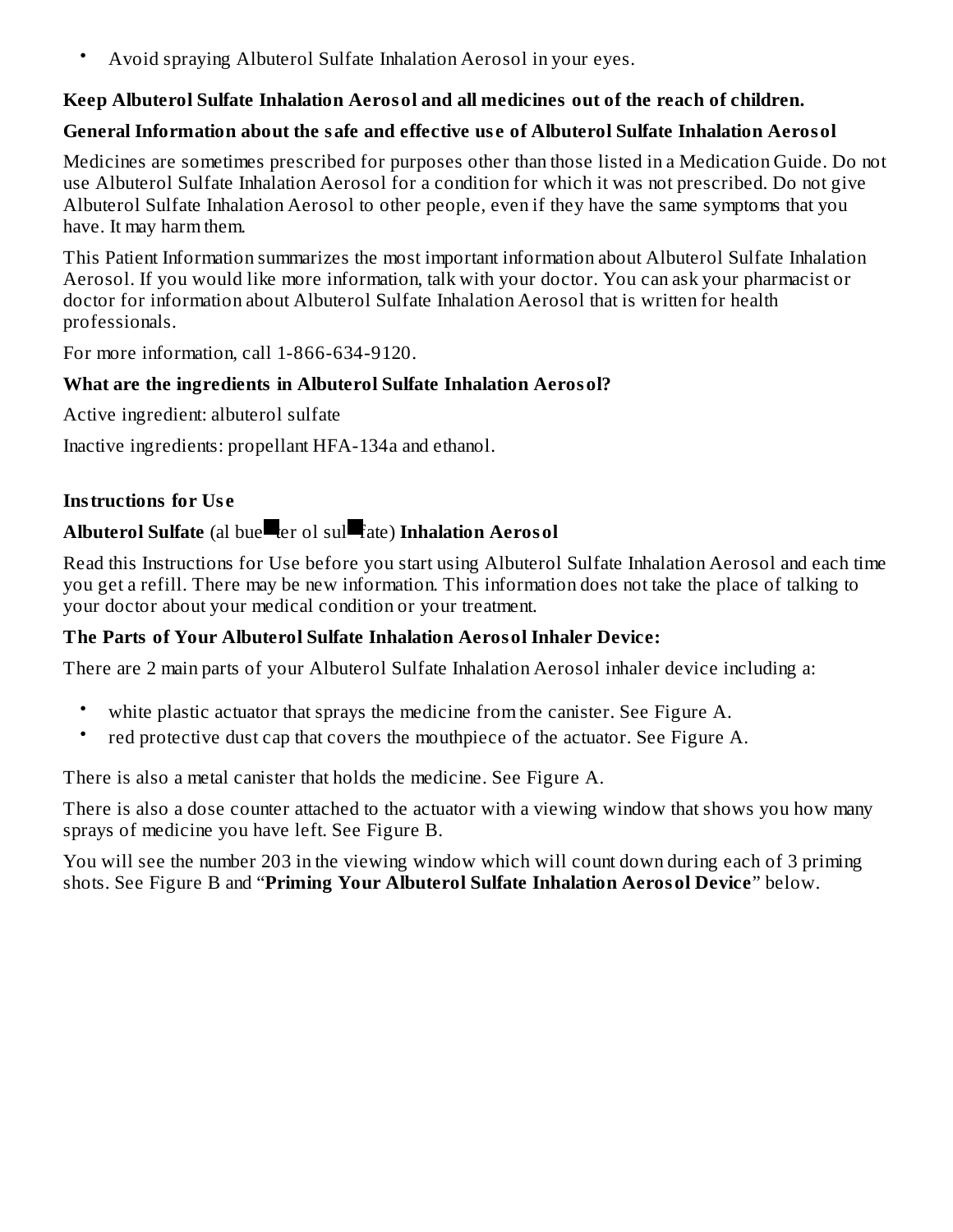

- **Do not** use the Albuterol Sulfate Inhalation Aerosol actuator with a canister of medicine from any other inhaler.
- **Do not** use a Albuterol Sulfate Inhalation Aerosol canister with an actuator from any other inhaler, including another Albuterol Sulfate Inhalation Aerosol inhaler.

## **Priming Your Albuterol Sulfate Inhalation Aerosol Device:**

Your Albuterol Sulfate Inhalation Aerosol device must be primed before you use it for the first time or if your device has not been used for more than 14 days in a row. **Do not** prime your Albuterol Sulfate Inhalation Aerosol device every day.

- Remove your Albuterol Sulfate Inhalation Aerosol device from its package.
- Remove the protective dust cap from the mouthpiece.
- Shake the inhaler well, and spray it into the air away from your face. See Figure C.



• Shake and spray the inhaler like this 2 more times to finish priming it. The dose counter on the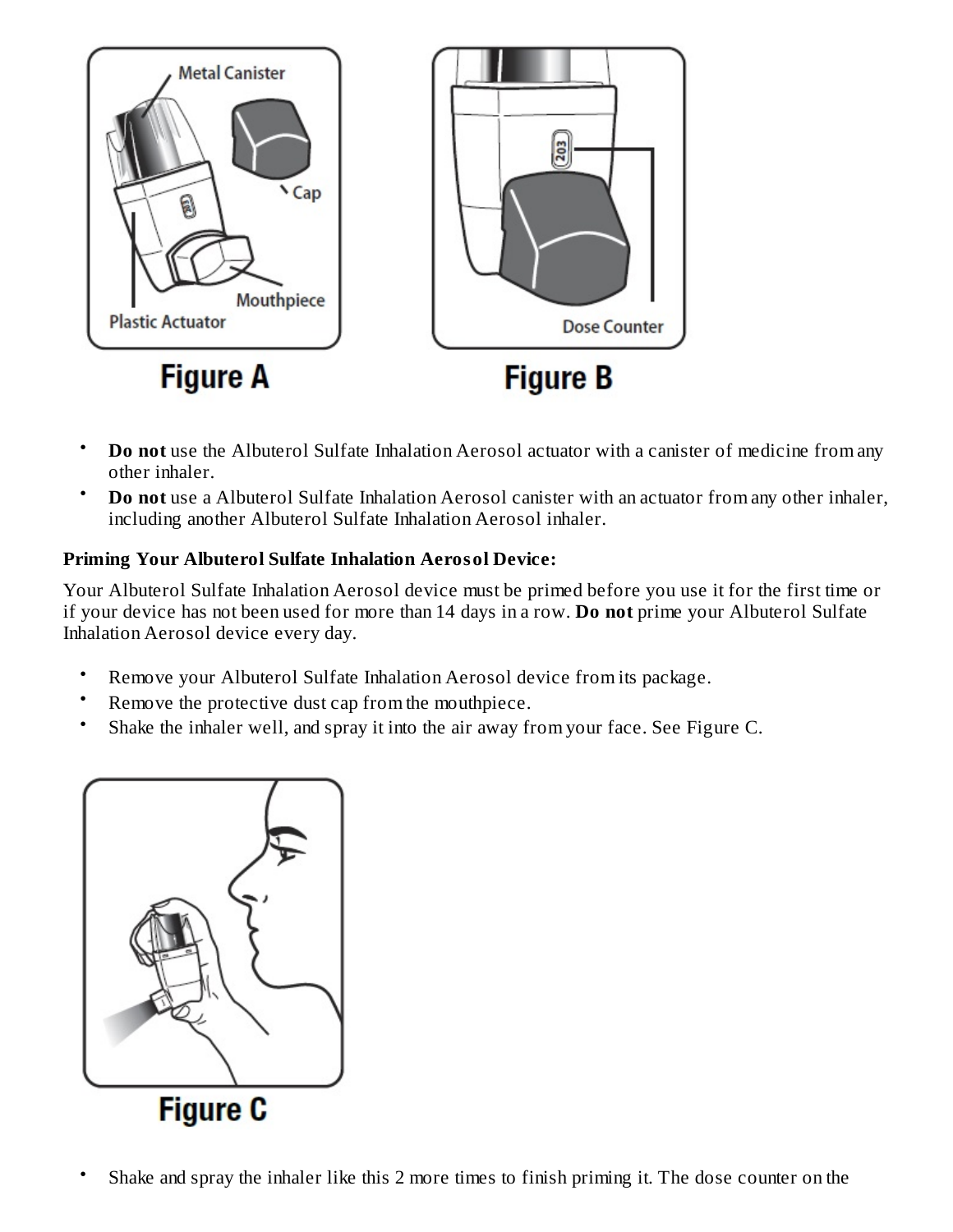actuator should display the number 200 after you finish priming the inhaler for the first time. See Figure D.



• Priming is necessary to make sure the correct dose of albuterol is contained in each actuation (spray). Your inhaler has 200 sprays for actual use and an extra 3 sprays for priming purposes. When the dose counter reads 203, 202, or 201, spray it into the air away from your face to prime it until the dose counter reads 200. Only begin using the new inhaler after priming, by actuating (spraying) 3 times, and when the dose counter reads 200 in the window.

### **Each Time You Us e Your Albuterol Sulfate Inhalation Aerosol Device:**

- Make sure the canister fits firmly in the plastic actuator.
- Look into the mouthpiece to make sure there are no foreign objects there, especially if the cap has not been used to cover the mouthpiece.

# **Reading the Dos e Counter on Your Albuterol Sulfate Inhalation Aerosol Actuator**

- The dose counter will count down each time a spray is released. The dose counter window shows the number of sprays left in your inhaler. See Figure D.
- When the dose counter reaches **0** with a solid red background, it will continue to show a large **0** and you should replace your Albuterol Sulfate Inhalation Aerosol device.
- The dose counter cannot be reset and is permanently attached to the actuator. **Never** change the numbers for the dose counter or touch the parts inside the actuator.
- **Do not** remove the canister from the plastic actuator except during cleaning, and make sure the cap is on the mouthpiece when reattaching the canister to the plastic actuator. Placing the cap on the mouthpiece before reattaching the canister will prevent accidental release of a dose of Albuterol Sulfate Inhalation Aerosol into the air or increasing of the number of doses on the dose counter. The dose counter will count down each time a spray is released.

# **Using Your Albuterol Sulfate Inhalation Aerosol Device:**

Step 1. **Shake the inhaler well** before each spray. Take the cap off the mouthpiece of the actuator.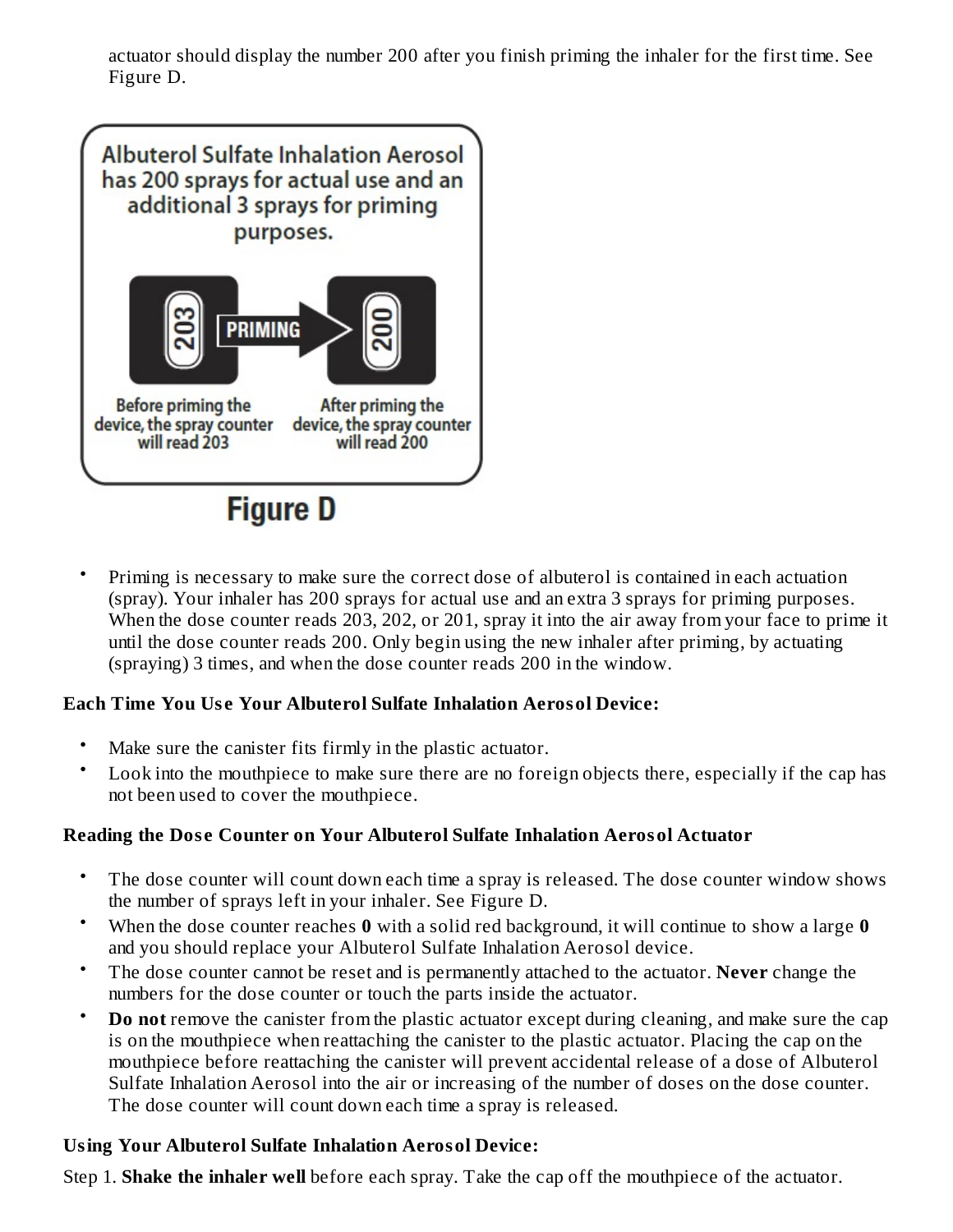Step 2. Hold the inhaler with the mouthpiece down. See Figure E.



Step 3. **Breathe out through your mouth** and push as much air from your lungs as you can. Put the mouthpiece in your mouth and close your lips around it. See Figure F.

Step 4. **Push the top of the canister all the way down while you breathe in deeply and slowly through your mouth.** See Figure F.



Step 5. Right after the spray comes out, take your finger off the canister. After you have breathed in all the way, take the inhaler out of your mouth and close your mouth.

Step 6. **Hold your breath as long as you can**, up to 10 seconds, then breathe normally. **If your doctor has told you to use more sprays**, wait 1 minute and shake the inhaler again. Repeat Steps 2 through Step 6.

Step 7. Put the cap back on the mouthpiece after every time you use the inhaler. Make sure the cap snaps firmly into place.

### **Cleaning Your Albuterol Sulfate Inhalation Aerosol Device:**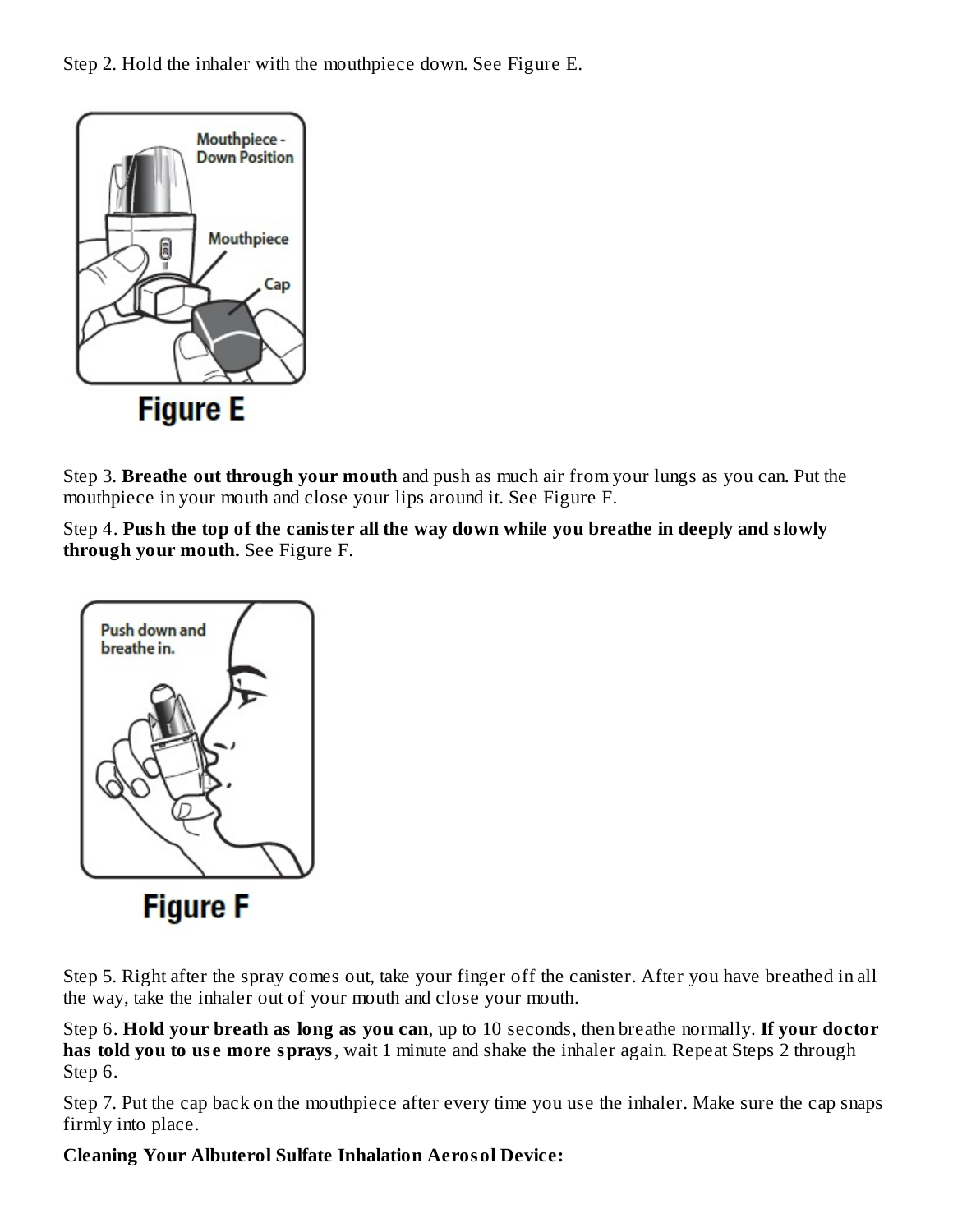It is very important to keep the plastic actuator clean so the medicine will not build-up and block **the spray.** See Figure G and Figure H.



- **Do not try to clean the metal canister or let it get wet**. The inhaler may stop spraying if it is not cleaned correctly.
- If you have more than 1 Albuterol Sulfate Inhalation Aerosol inhaler, wash each device at separate times to prevent putting the wrong canister together with the wrong plastic actuator. This way you can be sure you will always know the correct number of remaining doses of Albuterol Sulfate Inhalation Aerosol.
- **Wash the actuator** at least 1 time each week as follows:
	- o Take the canister out of the actuator, and take the cap off the mouthpiece.
	- o Hold the actuator under the faucet and run warm water through it for about 30 seconds. See Figure I.



**Figure I**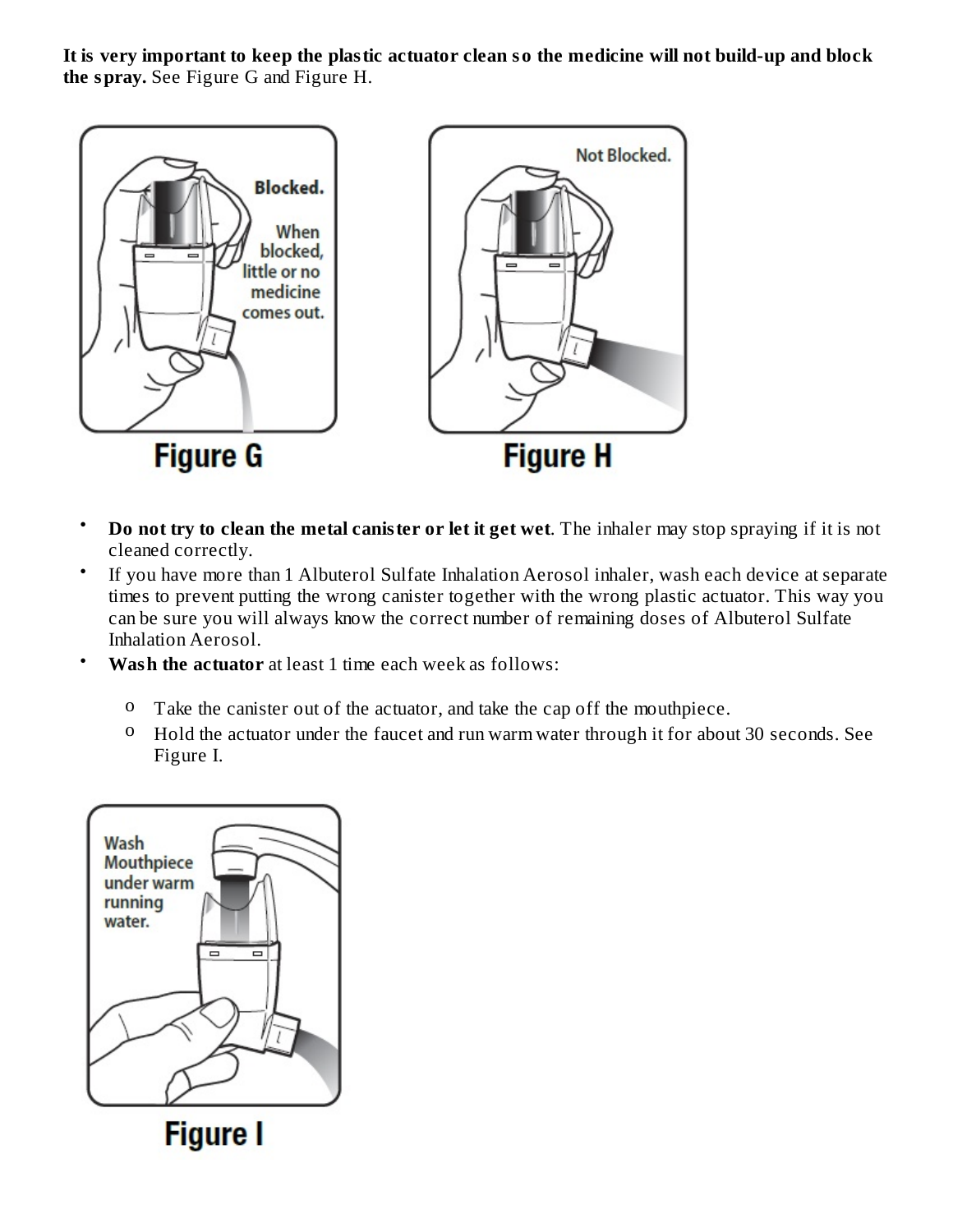o Turn the actuator upside down and run warm water through the mouthpiece for about 30 seconds. See Figure J.



- o Shake off as much water from the actuator as you can. Look into the mouthpiece to make sure any medicine build-up has been completely washed away. If there is any build-up, repeat the washing instructions.
- o Let the actuator air-dry completely, such as overnight. See Figure K.



o When the actuator is dry, put the cap on the mouthpiece and then put the canister in the actuator and make sure it fits firmly. Remove the cap from the mouthpiece, shake the inhaler well and spray it twice into the air away from your face. Put the cap back on the mouthpiece.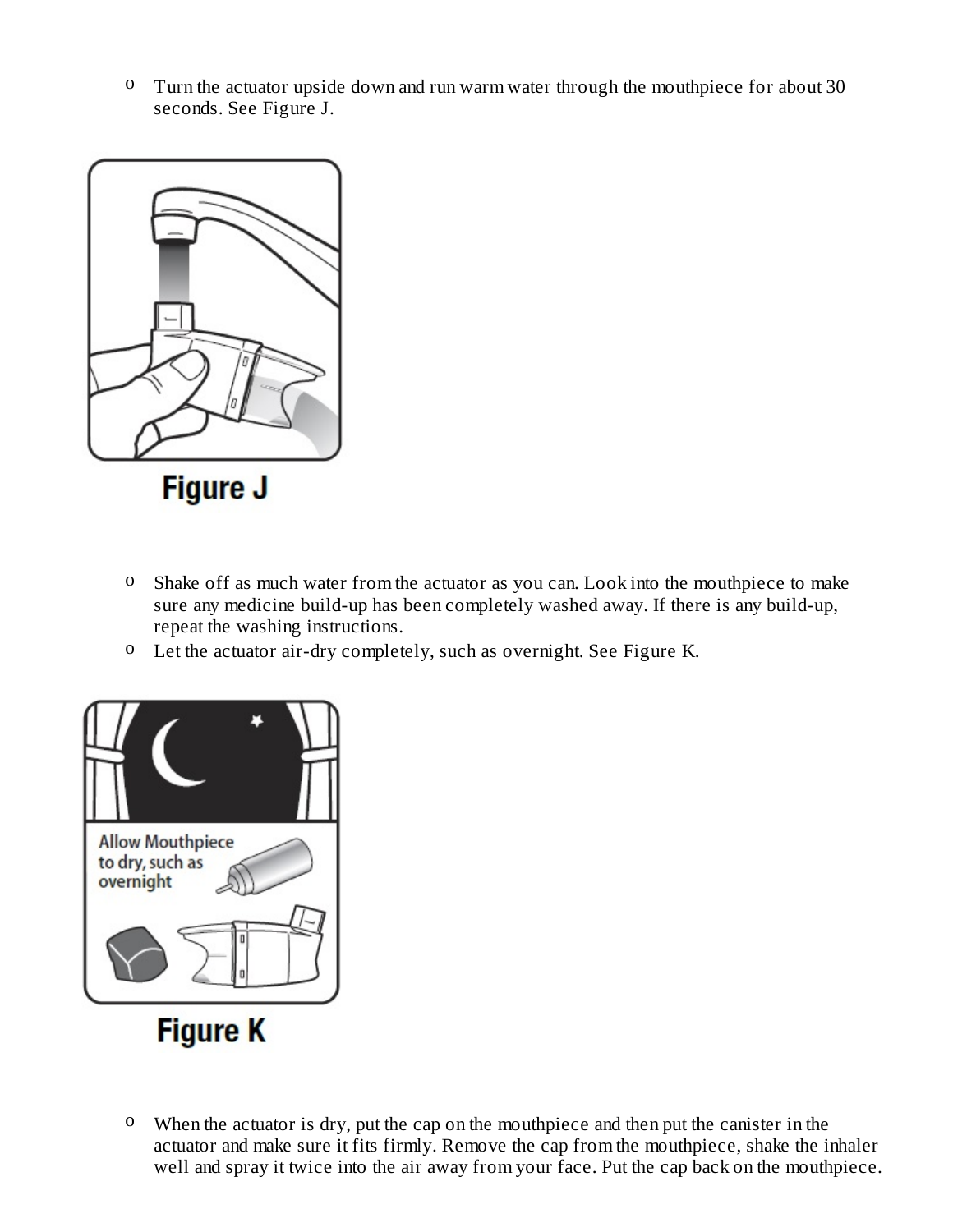### **If you need to us e your inhaler before the actuator is completely dry:**

- Shake as much water off the actuator as you can.
- Place the cap on the mouthpiece and then put the canister in the actuator and make sure it fits firmly.
- Remove the cap from the mouthpiece, shake the inhaler well and spray it twice into the air away from your face.
- Take your Albuterol Sulfate Inhalation Aerosol dose as prescribed.
- Follow the Cleaning Instructions above.

# **Replacing Your Albuterol Sulfate Inhalation Aerosol Device**

- **When the dos e counter on the actuator says the number 20**, contact your pharmacy to refill your prescription or ask your doctor for another prescription for Albuterol Sulfate Inhalation Aerosol. When it is time to obtain a new inhaler a red flag will begin to show in the window, getting larger as the number of doses remaining approaches 0. When the dose counter reaches 0, the background color will change to solid red. The red flag is to remind you to refill your prescription or ask your doctor for another prescription.
- **Throw the Albuterol Sulfate Inhalation Aerosol inhaler away** as soon as the dose counter says **0** with a solid red background or after the expiration date on the Albuterol Sulfate Inhalation Aerosol packaging, whichever comes first. You should not keep using the inhaler after 200 sprays even though the canister may not be completely empty. You cannot be sure you will receive any medicine after using 200 sprays.
- **Do** not use the *inhaler* after the expiration date on the Albuterol Sulfate Inhalation Aerosol packaging.

Manufactured by: Catalent Pharma Solutions

160 N Pharma Drive, Morrisville, NC 27560

Distributed By Perrigo, Allegan, MI 49010 • www.perrigo.com

Rev 04/2019

# **albuterol sulfate**

| NDC 50090-4977-0<br>A-5 Medication Solutions                                                     |                                |      |  |
|--------------------------------------------------------------------------------------------------|--------------------------------|------|--|
| Product No. 6863-0                                                                               |                                |      |  |
|                                                                                                  |                                |      |  |
| ALBUTEROL SULFATE                                                                                | <b>TION AEROSOL</b>            |      |  |
| <b>90 MCG PER ACTUA</b><br>200 METERED INHALATIONS                                               |                                |      |  |
| <b><i>FACH ACTUATION</i></b><br><b>ALBUTEROL SIRE</b><br>90 MCG ALBUTEROL FROM THE<br>MOUTHPIECE | JVERS 108<br>ATE EQUIVALENT TO |      |  |
| STORE AT 68 TO 77 DEGREES F                                                                      |                                |      |  |
| 8.5G                                                                                             |                                |      |  |
|                                                                                                  |                                |      |  |
|                                                                                                  | 0035009049                     | 7701 |  |
| DISTRIBUTE                                                                                       |                                |      |  |
|                                                                                                  | Indication Solutions           |      |  |
|                                                                                                  |                                | SOL  |  |
|                                                                                                  | 60048                          |      |  |

**ALBUTEROL SULFATE**